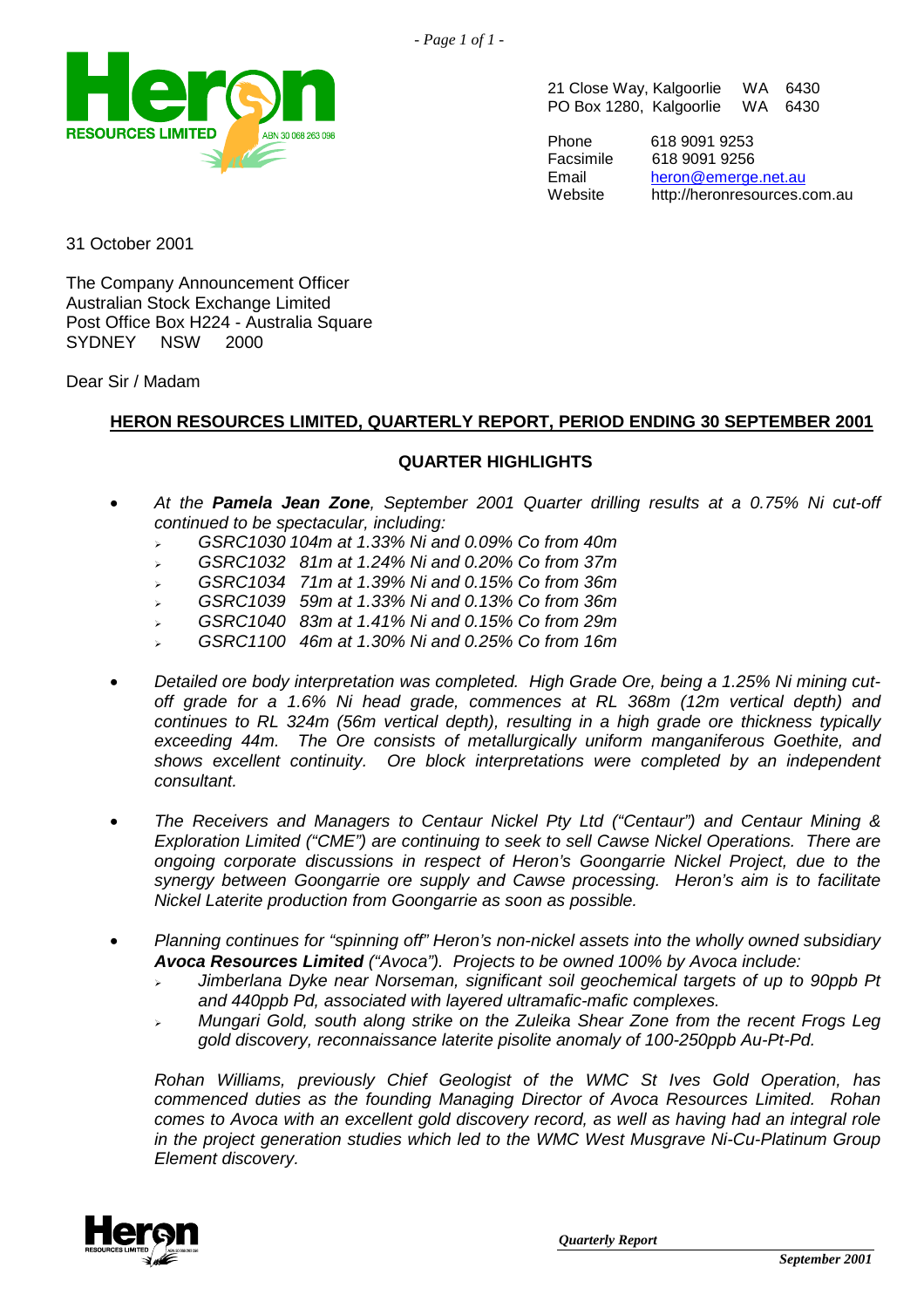## **1. SUMMARY**

#### **1.1 Ore Supply Studies**

As at 30 September 2001, Heron's total undiluted Inferred, Indicated and Measured Mineral Resource at a **0.5% Ni cut-off was 406 million tonne at 0.8% Ni and 0.06% Co.** 

For mining purposes, Heron targets a head grade exceeding 1.5% Ni, which requires a 1.25% Ni cutoff grade (High Grade). The **Pamela Jean Zone** has emerged as Heron's principal source of High Grade Ore.

#### **1.2 Non-nickel Joint Ventures**

Gold joint venture agreements are being finalised with Newcrest Operations at Kookynie, Placer Dome Asia Pacific at Blister Dam, and Delta Gold at Roe Hills, for an aggregate farm-in expenditure of A\$3.0 million. The Joint Ventures will be held by Avoca. Heron will retain nickel rights.

#### **1.3 Corporate**

#### **Avoca Resources Limited Precious Metal Spin-off**

Heron intends to assign its non-nickel assets to Avoca Resources Limited ("Avoca") in exchange for the issue to Heron of 20,191,745 fully paid shares in Avoca, or such other consideration.

Following the completion of this transaction, and subject to market conditions, Heron proposes to make a 1 for 5 *in specie* distribution to Heron shareholders of ordinary shares in the capital of Avoca. It is envisaged that Heron Shareholders will in addition have a priority right to subscribe for Avoca shares in the Initial Public Offer capital raising.

#### **Termination of the Strategic Alliance Agreement with Centaur Mining & Exploration Limited**

Heron was advised on 14 March 2001 that its Strategic Alliance partners, Centaur Nickel Pty Ltd ("Centaur") and Centaur Mining & Exploration Limited ("CME") had appointed Administrators, and that the Cawse Bondholders had appointed Receivers and Managers. Heron gave notice to terminate the Strategic Alliance Agreement ("SAA") as a result of the occurrence of the Insolvency Event.

There has been no further advice from the Receivers and Managers concerning Heron's termination, and Heron views that the SAA has been validly terminated.

There was no presentation to Heron of a Bankable Feasibility Study for Cawse Stage II as required by the SAA on or before 19 August 2001, or at any subsequent date.

#### **Placement Strategy and Cawse Rationalisation**

Further to the announcements released to ASX on 3 and 15 September 2001 in relation to the proposed placement to Resource Capital Fund II L.P. ("RCF"), the Company wishes to advise that the legal and technical due diligence requirements of RCF were met.

The Company and RCF have however resolved that it is not at this stage an appropriate time to proceed with the placement. It is felt that the outcome of the impending sale of the Cawse Nickel Operations should be awaited, at which time the Company will review its funding requirements.

Subject to appropriate terms, the sale of Cawse provides Heron with an opportunity to potentially merge the Goongarrie and Cawse Nickel Laterite assets.

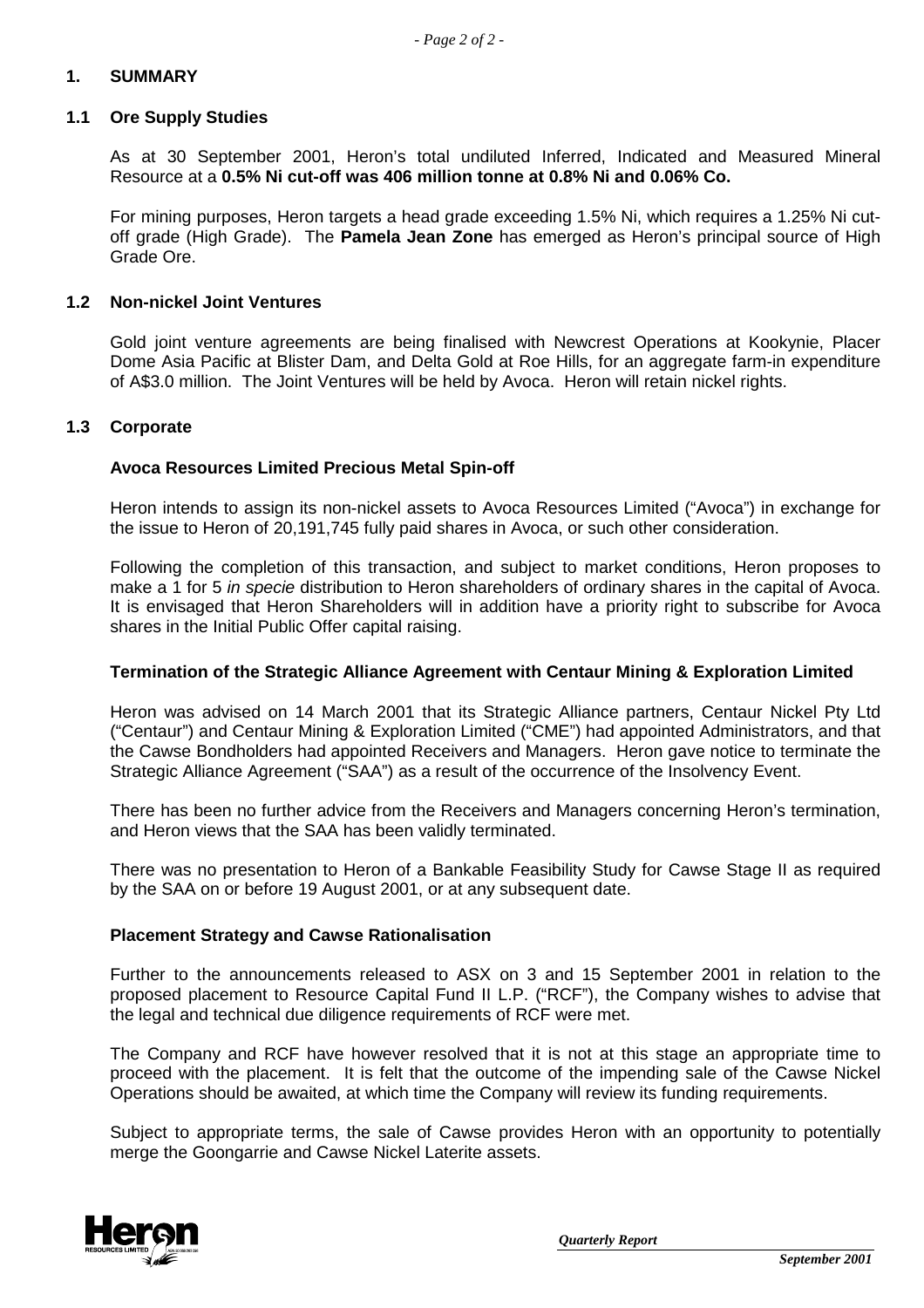# **2.0 OPERATIONS REVIEW**

### **2.1 KALGOORLIE NICKEL PROVINCE**

### **Resource Drilling Program and Project Development**

Resource Definition drilling on a 40x20m pattern is now complete at the **Pamela Jean Zone** and **Pamela Jean Deeps**. Heron has commissioned an independent resource calculation to permit final pit designs and ore scheduling. Various independent parties have also completed due diligence on Goongarrie during the Quarter, with Heron's data base and interpretations being validated.

The Pamela Jean mineralisation that has been included in the resource study has a 2.0km strike and is predominantly manganiferous Goethite Ore assaying less than 1% MgO. Diamond drill core appraisal shows that the ore is amenable to grade control by 2m profile trenching, and mine excavation without drill and blast. Further ore grade mineralisation is present immediately outside the proposed Stage 1 pit, and will be accessed by later stage cut backs.

#### **Heron is well positioned to supply high grade ore to the existing Nickel Laterite operations.**

### **2.1.1 Goongarrie Nickel Project**

Heron 100%. Nickel (- gold).

#### *Reverse Circulation Drilling*

During the Quarter, 107 drill holes (GSRC1026 to GSRC1132) were completed for a total advance of 7,115m. Drilling continued to target zones of High Grade Ore at the Pamela Jean Zone within the likely Stage 1 pit perimeter. A uniform and highly predictable zone of High Grade Ore was delineated in the September 2001 Quarter drilling (refer Table 1).

RC drilling within the central Pamela Jean Zone has extended the zone of exceptionally deep weathering. Drill holes confirm complete weathering of the ultramafic host rock into iron oxide (goethite) to depths of up to 160m in the Pamela Jean Deeps, over a strike length of 800m. This zone remains open to the north and south.

#### *Ground Geophysics*

Heron completed an orientation geophysical program at the Pamela Jean Zone. The study was undertaken in conjunction with Curtin University.

The orientation involved the trial of various integrated geophysical techniques, notably aimed at identifying deep mineralised structures such as those inferred to control the Pamela Jean Deeps laterite mineralisation. The ground surveys included gravity, magnetics, resistivity and Induced Polarisation, and SIROTEM. In addition, 13 down hole surveys of conductivity and gamma radiation were completed.

The program also sought to evaluate bedrock conductors, to screen for potential Nickel Sulphide mineralisation. Support for Nickel Sulphide targets includes 4m at 1.8% Ni in olivine mesocumulate bedrock within recent drill hole GSRC1086 at the south end of the Pamela Jean Zone. Normally within the bedrock part of the regolith profile, assays are less than 0.35% Ni.

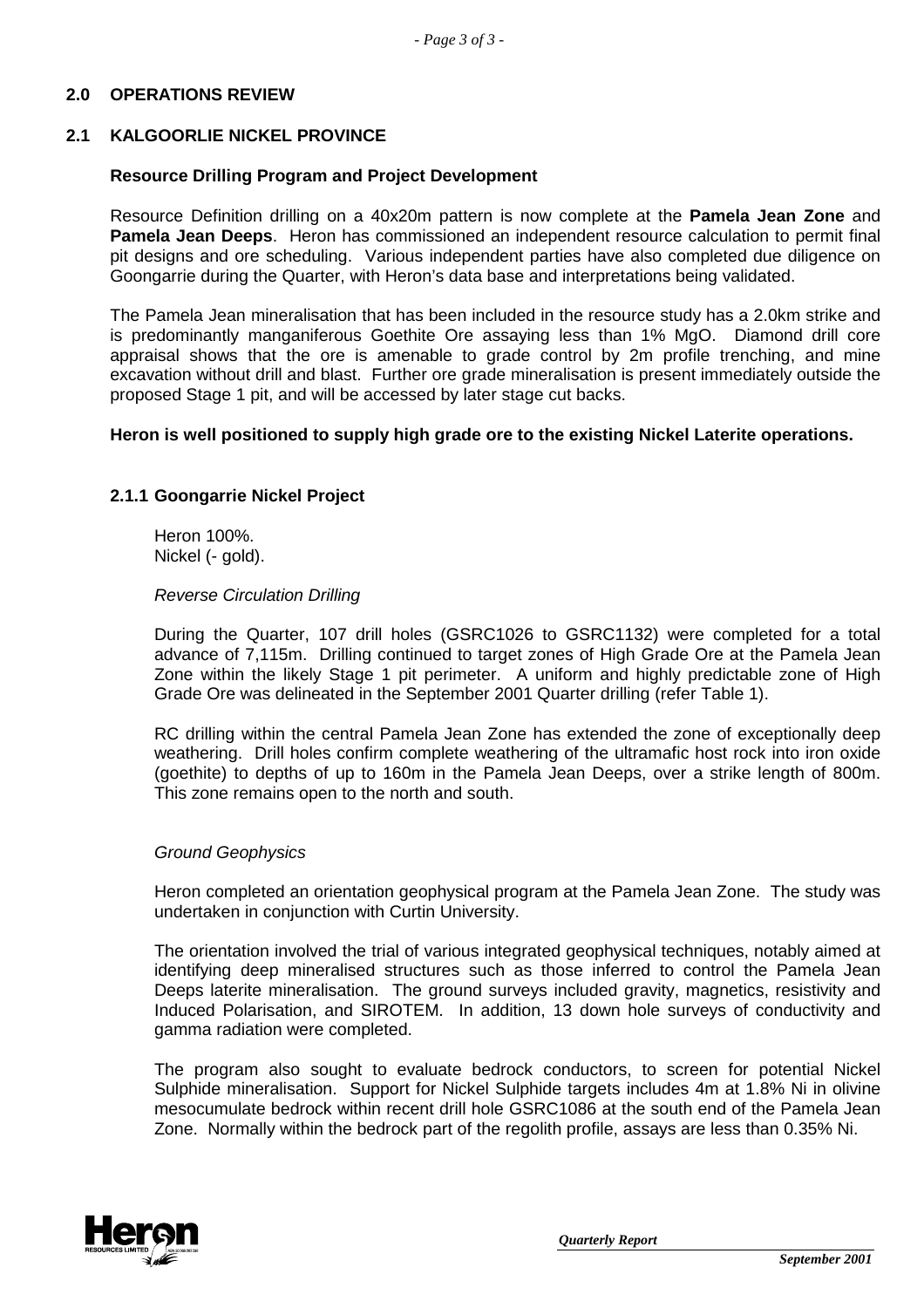Due to the conductive nature of the Goongarrie lateritic profile, ground ElectroMagnetic ("EM") methods are likely to be inconclusive for Nickel Sulphide exploration. The recommended method for Nickel Sulphide exploration includes deep stratigraphic drill testing below the laterite (in excess of 200m), with down hole EM surveying to locate off-hole conductors.

Preliminary findings of the geophysical program are:

- A gravity low correlates with the mapped Pamela Jean Deeps, with modeling suggesting a broader distribution of deep ore than identified in current drilling. Several additional drilling targets have been defined, which have the potential to significantly increase the Pamela Jean Zone resource. -
- -The Pamela Jean Deeps is characterised by a more intense down hole conductivity when compared to areas of shallower ore. The conductivity logging provided greater lithotype resolution in the "Deeps" area, thus facilitating improved drill hole correlation.
- -Surface SIROTEM confirms that drill-indicated palaeochannels have distinct conductivity anomalies. Such channels are favourable targets for high cobalt grade SiCo ore, suggesting SIROTEM may be an effective targeting method.

#### *Mine Planning*

Flitch plans (horizontal slices through the ore body at 2m vertical intervals) have been generated as part of designing the Goongarrie Stage I pit.

High Grade Ore, being a 1.25% Ni mining cut-off grade for a 1.6% Ni head grade, commences at RL 368m (12m vertical depth) and is continuous to RL 324m (56m vertical depth), producing a high grade ore thickness exceeding 44m. The ore shows excellent continuity both within flitches and with depth, and is totally amenable to bulk mining.

At the top of the ore body at RL 368m, individual High Grade blocks have a N-S strike length of 280m, with width of 40m.

With depth, the high grade ore increases in areal extent, peaking at RL 340m (40m vertical depth), being termed the Supergene Enrichment Zone. These ore blocks at a 1.25% Ni mining cut-off have a N-S strike length of 800m (open to the south), with width of 200m.

Flitch plans are distinctly open to the north, suggesting the Pamela Jean Deeps continues north. Several high priority deep drilling targets are apparent.

The pit wall batters for the proposed pit closely follow the natural outline of the High Grade Ore. The base of ore is a siliceous carapace, facilitating good wall stability.

A zone of deeper high-grade mineralisation termed the Lower Ore Zone commences at RL 316m (64m vertical depth), and is recorded as deep as RL 220m (160m vertical depth). The Lower Ore Zone has a strike length of 400m and a width of 100m at RL 316m. This particular laterite zone is considered a priority Nickel Sulphide exploration target.

Following detailed multi-element studies of the drill data base by Heron, ore block interpretations now reflect expected metallurgical performance, notably in respect of screened leach feed grade and acid consumption.

#### *Infrastructure*

Additional areas of future infrastructure sites were acquired to the immediate west of Goongarrie. Heron now has contiguous tenement coverage from Goongarrie west to Siberia, and southwest towards the Cawse plant site.

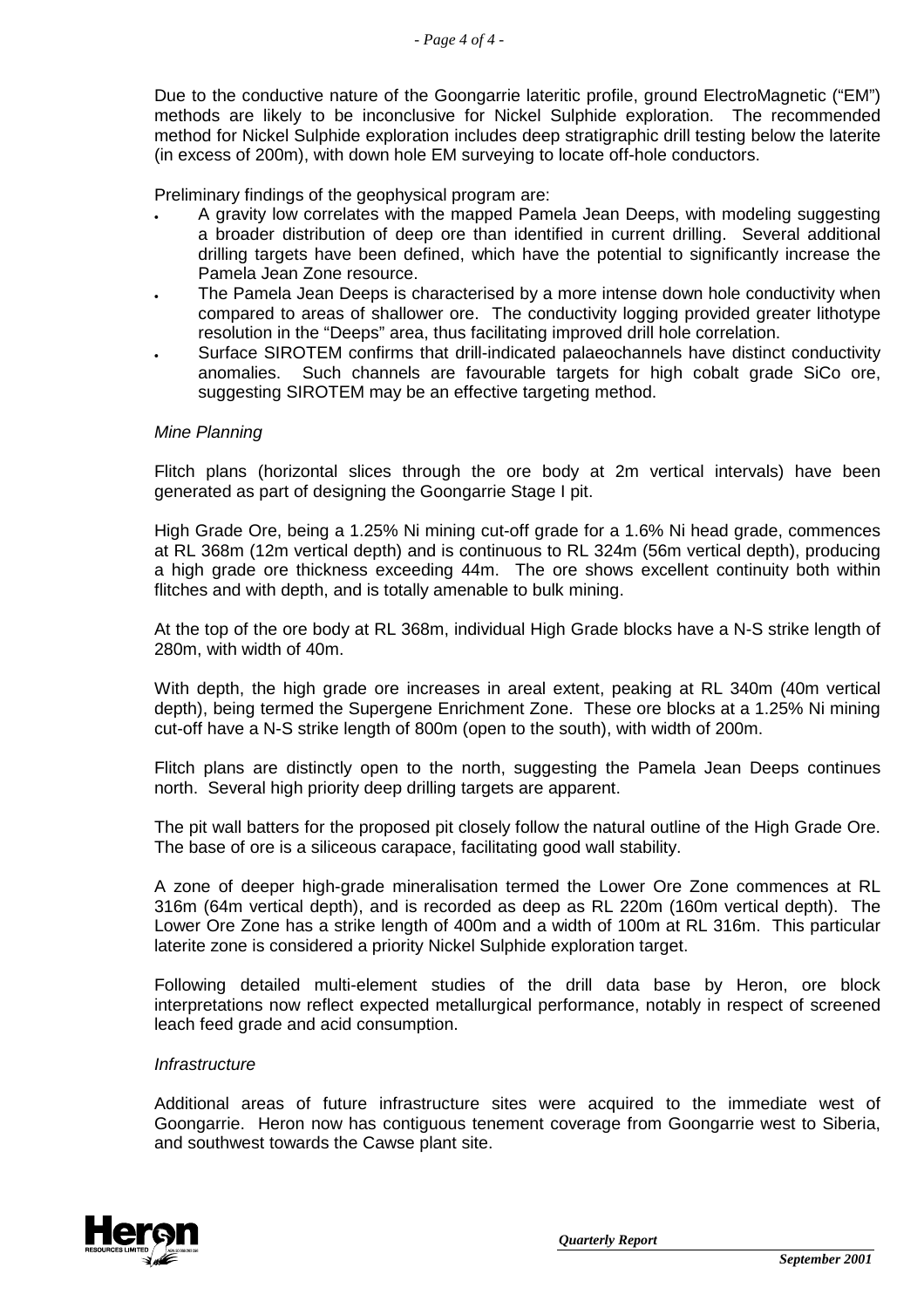|                                   | Table 1      |             |                 |                 |                                                         |              |                |              |                |
|-----------------------------------|--------------|-------------|-----------------|-----------------|---------------------------------------------------------|--------------|----------------|--------------|----------------|
|                                   |              |             |                 |                 | GOONGARRIE SOUTH PROSPECT, PAMELA JEAN ZONE             |              |                |              |                |
|                                   |              |             |                 |                 | RC Drilling Significant Interceptions, 0.75% Ni Cut-Off |              |                |              |                |
| Hole                              | <b>North</b> | <b>East</b> | <b>From</b>     | To              | <b>Interval</b>                                         | Ni           | Co             | Ni4Co        | Ni4Co          |
| <b>Number</b>                     | m            | m           | m               | m               | m                                                       | $\%$         | $\%$           | %            | $M\%$          |
| <b>GSRC1030</b>                   | 69,720       | 23,120      | 40              | 144             | 104                                                     | 1.33         | 0.087          | 1.68         | 174.51         |
| including at 1.25% Ni             |              |             | 73              | 128             | 55                                                      | 1.59         | 0.129          | 2.10         | 87.30          |
| <b>GSRC1032</b>                   | 69,680       | 23,160      | 37              | 118             | 81                                                      | 1.24         | 0.197          | 2.03         | 164.55         |
| including at 1.25% Ni             |              |             | 65              | 87              | 22                                                      | 1.62         | 0.306          | 2.84         | 35.58          |
| <b>GSRC1034</b>                   | 69,640       | 23,160      | 36              | 107             | 71                                                      | 1.39         | 0.15           | 1.98         | 140.91         |
| GSRC1036                          | 69,600       | 23,160      | 33              | 82              | 49                                                      | 1.47         | 0.141          | 2.03         | 99.62          |
| <b>GSRC1037</b>                   | 69,560       | 23,200      | 34              | 82              | 48                                                      | 1.37         | 0.124          | 1.86         | 89.46          |
| <b>GSRC1038</b>                   | 69,560       | 23,160      | 34              | $\overline{75}$ | 41                                                      | 1.41         | 0.129          | 1.93         | 79.21          |
| <b>GSRC1039</b>                   | 69,520       | 23,200      | 26              | 85              | 59                                                      | 1.33         | 0.126          | 1.83         | 108.05         |
| including at 1.25% Ni             |              |             | 39              | 56              | $\overline{17}$                                         | 1.67         | 0.173          | 2.36         | 28.36          |
| <b>GSRC1040</b>                   | 69,520       | 23,160      | 29              | 112             | 83                                                      | 1.41         | 0.154          | 2.03         | 168.45         |
| GSRC1041                          | 69,520       | 23,120      | 24              | 61              | 37                                                      | 1.18         | 0.106          | 1.61         | 59.53          |
| including at 1.25% Ni             |              |             | 31              | 47              | 16                                                      | 1.58         | 0.183          | 2.32         | 25.32          |
| <b>GSRC1044</b>                   | 69,480       | 23,200      | 21              | 52              | 31                                                      | 1.36         | 0.224          | 2.25         | 69.83          |
| <b>GSRC1045</b>                   | 69,480       | 23,160      | 72              | 106             | 34                                                      | 1.16         | 0.144          | 1.73         | 58.95          |
| including at 1.25% Ni             |              |             | 76              | 88              | 12                                                      | 1.61         | 0.303          | 2.83         | 19.37          |
| <b>GSRC1049</b>                   | 69,440       | 23,200      | 20              | 52              | 32                                                      | 1.62         | 0.208          | 2.45         | 78.33          |
| GSRC1051                          | 69,400       | 23,160      | 23              | 56              | $\overline{33}$                                         | 1.48         | 0.072          | 1.77         | 58.29          |
| <b>GSRC1052</b>                   | 69,380       | 23,160      | 20              | 76              | $\overline{56}$                                         | 1.33         | 0.042          | 1.5          | 84.17          |
| including at 1.25% Ni             |              |             | 26              | 51              | 25                                                      | 1.55         | 0.035          | 1.70         | 38.87          |
| GSRC1053                          | 69,380       | 23,140      | 26              | 57              | 31                                                      | 1.48         | 0.103          | 1.89         | 58.64          |
| including at 1.25% Ni             |              |             | 31              | 51              | 20                                                      | 1.67         | 0.101          | 2.08         | 33.48          |
| GSRC1065                          | 68,680       | 23,220      | $\overline{21}$ | 42              | 21                                                      | 1.55         | 0.124          | 2.05         | 43.01          |
| GSRC1079                          | 68,560       | 23,220      | 13              | 29              | 16                                                      | 1.51         | 0.042          | 1.68         | 26.92          |
| GSRC1092                          | 68,880       | 23,160      | 21              | 48              | 27                                                      | 1.37         | 0.146          | 1.95         | 52.76          |
| including at 1.25% Ni             |              |             | 28              | 47              | 19                                                      | 1.54         | 0.185          | 2.28         | 29.24          |
| GSRC1095                          | 68,920       | 23,200      | $\overline{32}$ | 57              | 25                                                      | 1.28         | 0.296          | 2.46         | 61.51          |
| GSRC1096                          | 68,920       | 23,160      | $\overline{27}$ | 48              | $\overline{21}$                                         | 1.53         | 0.151          | 2.14         | 44.88          |
| including at 1.25% Ni             |              |             | 34              | 47              | 13                                                      | 1.78         | 0.206          | 2.61         | 23.19          |
| GSRC1099                          | 68,960       | 23,200      | 24              | 50              | 26                                                      | 1.37         | 0.2            | 2.17         | 56.41          |
| <b>GSRC1100</b>                   | 68,960       | 23,160      | 16              | 62              | 46                                                      | 1.3          | 0.254          | 2.31         | 106.48         |
| including at 1.25% Ni             |              |             | 36              | 62              | 26                                                      | 1.58         | 0.408          | 3.21         | 41.03          |
| GSRC1101                          | 68,960       | 23,120      | $\overline{24}$ | 52              | $\overline{28}$                                         | 1.18         | 0.158          | 1.82         | 50.87          |
| <b>GSRC1104</b>                   | 69,000       | 23,240      | 24              | 58              | 34                                                      | 1.27         | 0.108          | 1.7          | 57.93          |
| including at 1.25% Ni             |              |             | 27              | 46              | 19                                                      | 1.47         | 0.130          | 1.99         | 27.92          |
| GSRC1106                          | 69,000       | 23,160      | 17              | 58              | 41                                                      | 1.17         | 0.194          | 1.95         | 79.91          |
| GSRC1110                          | 69,040       | 23,240      | 23              | 52              | 29                                                      | 1.46         | 0.212          | 2.31         | 66.91          |
| including at 1.25% Ni             |              |             | 24              | 45              | 21                                                      | 1.66         | 0.264          | 2.71         | 34.79          |
| GSRC1113                          | 69,080       | 23,240      | 21              | 46              | 25                                                      | 1.39         | 0.075          | 1.69         | 42.16          |
| including at 1.25% Ni             |              |             | 27              | 44              | 17                                                      | 1.57         | 0.101          | 1.97         | 26.65          |
| GSRC1117                          | 69,160       | 23,280      | 6               | 44              | 38                                                      | 1.30         | 0.112          | 1.75         | 66.4           |
| including at 1.25% Ni             |              |             | 20              | 44              | 24                                                      | 1.49         | 0.169          | 2.17         | 35.83          |
| <b>GSRC1121</b>                   | 69,240       | 23,240      | 18              | 44              | 26                                                      | 1.36         | 0.062          | 1.61         | 41.84          |
| including at 1.25% Ni             |              |             | 24              | 42              | 18                                                      | 1.51         | 0.076          | 1.82         | 27.27          |
| <b>GSRC1122</b>                   | 69,280       | 23,280      | 8               | 38              | 30                                                      | 1.25         | 0.079          | 1.56         | 46.89          |
| GSRC1123                          | 69,280       | 23,240      | 18              | 49              | 31                                                      | 1.33         | 0.102          | 1.74         | 53.83          |
| GSRC1126                          | 69,200       | 23,240      | 19              | 63              | 44                                                      | 1.39         | 0.198          | 2.18         | 95.99          |
| including at 1.25% Ni             |              |             | 27<br>22        | 49              | 22                                                      | 1.68         | 0.314          | 2.93         | 36.89          |
| GSRC1129<br>including at 1.25% Ni | 69,160       | 23,200      | 29              | 69<br>58        | 47<br>29                                                | 1.24<br>1.41 | 0.054<br>0.059 | 1.46<br>1.65 | 68.42          |
| GSRC1130                          | 69,120       | 23,240      | 24              | 52              | 28                                                      | 1.34         | 0.127          | 1.85         | 40.95<br>51.79 |
| including at 1.25% Ni             |              |             | 34              | 50              | 16                                                      | 1.52         | 0.207          | 2.35         | 24.30          |
| GSRC1131                          | 69,120       | 23,200      | 22              | 72              | 50                                                      | 1.05         | 0.027          | 1.16         | 57.92          |
|                                   |              |             |                 |                 |                                                         |              |                |              |                |

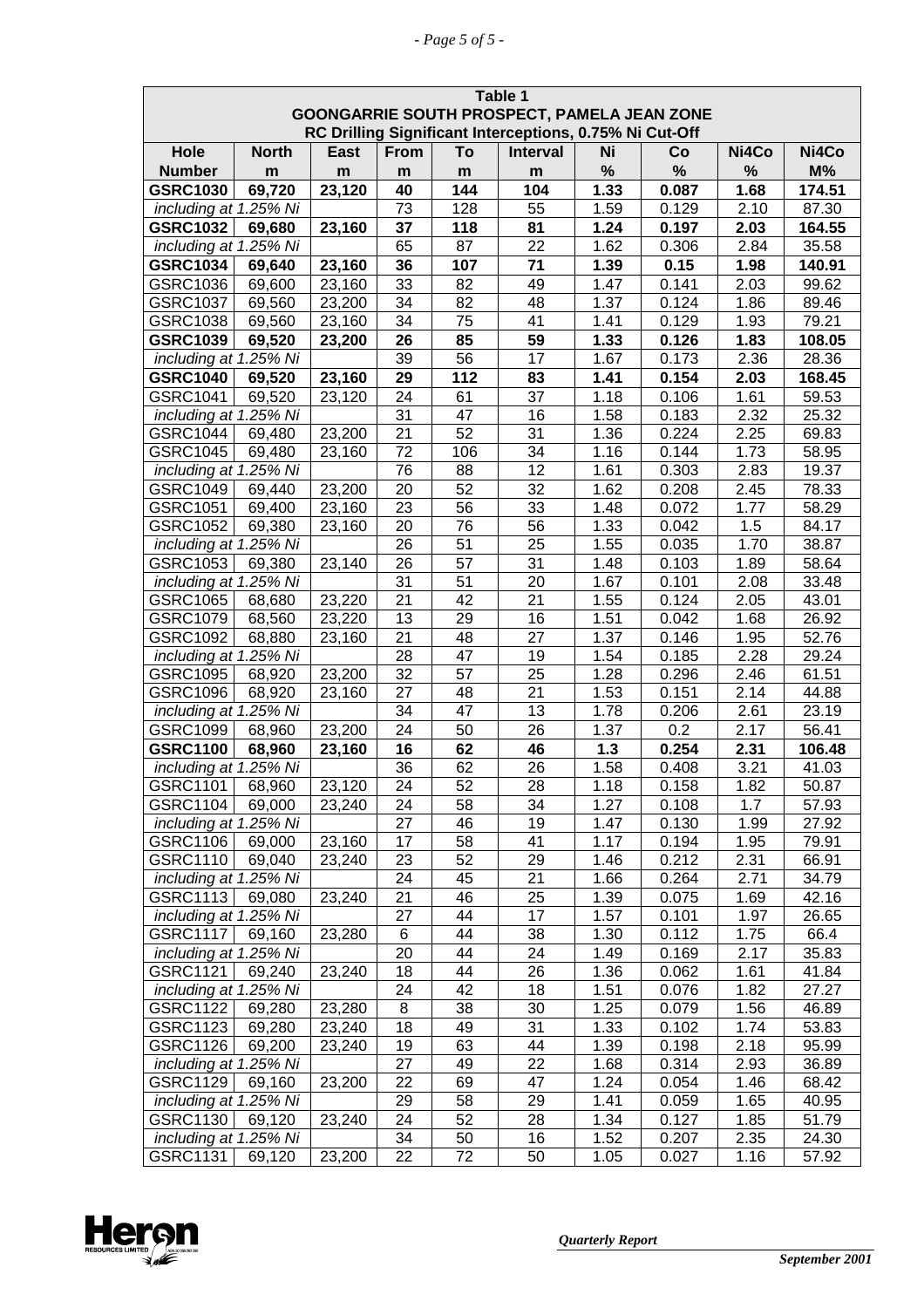### **2.1.2 Frances Lesley Project**

Heron 100% of nickel rights, MPI 100% of gold rights.

The key tenement E16/192 has been granted. This tenement covers Nickel Laterite targets within the Walter Williams Formation ultramafics along the western margin of the Goongarrie Dome. The regional structural setting is highly prospective, being the intersection of the N-S Ida Fault (deep crustal listric fault) with the NW trending Kunanalling and Zuleika Shear Zones.

An orientation soil sampling program has been completed, with elevated gold and nickel values present. Regolith studies indicate that most of the project area has a residual soil cover so that surface soil sampling methods should be effective.

### **2.1.3 Kalpini Nickel Project**

Heron 100%. Nickel (- gold).

Four key Mining Leases M28/127, M28/199, M28/201and M28/205 have been granted at Acra North. These tenements provide mining access to both Goethite and Saprolite high grade nickel ore. The Saprolite Ore is being evaluated for its suitability for ambient pressure leach technology and other non-PAL processes such as DC arc furnace.

The Goethite Ore is likely to be a suitable ore feed for the nearby Bulong Nickel Operation.

Nickel Sulphide evaluations continue, with additional tenements secured at Jubilee on the target Nickel Sulphide horizon.

### **2.1.4 Widgiemooltha Nickel Project**

Heron 100%. Nickel - gold.

Soil sampling has defined a significant Nickel Sulphide target at the **Pioneer Prospect**. Highly anomalous nickel and copper values, supported by elevated precious metal results, form a coherent anomaly within the northern tenement. Anomalous ranges are:

| Table 2<br>WIDGIEMOOLTHA PROJECT, PIONEER PROSPECT<br><b>Soil Geochemistry</b> |     |           |    |  |  |
|--------------------------------------------------------------------------------|-----|-----------|----|--|--|
| Peak<br><b>Anomalous Range</b><br><b>Threshold</b><br><b>Element</b>           |     |           |    |  |  |
| Ni (ppm)                                                                       | 747 | 100-400   | 80 |  |  |
| $Cu$ (ppm)                                                                     | 76  | 40-70     | 30 |  |  |
| Au (ppb)                                                                       | 10  | $6-9$     | 5  |  |  |
| Pt (ppb)                                                                       | 19  | $8 - 15$  | 3  |  |  |
|                                                                                | 42  | $20 - 40$ |    |  |  |

The anomaly has a 300m strike associated with an ultramafic unit that parallels the Mariners-Redross mine trend, located 1km to the east. Aeromagnetic interpretation indicates the presence of a komatiite lava channel coincident with the soil geochemical anomaly.

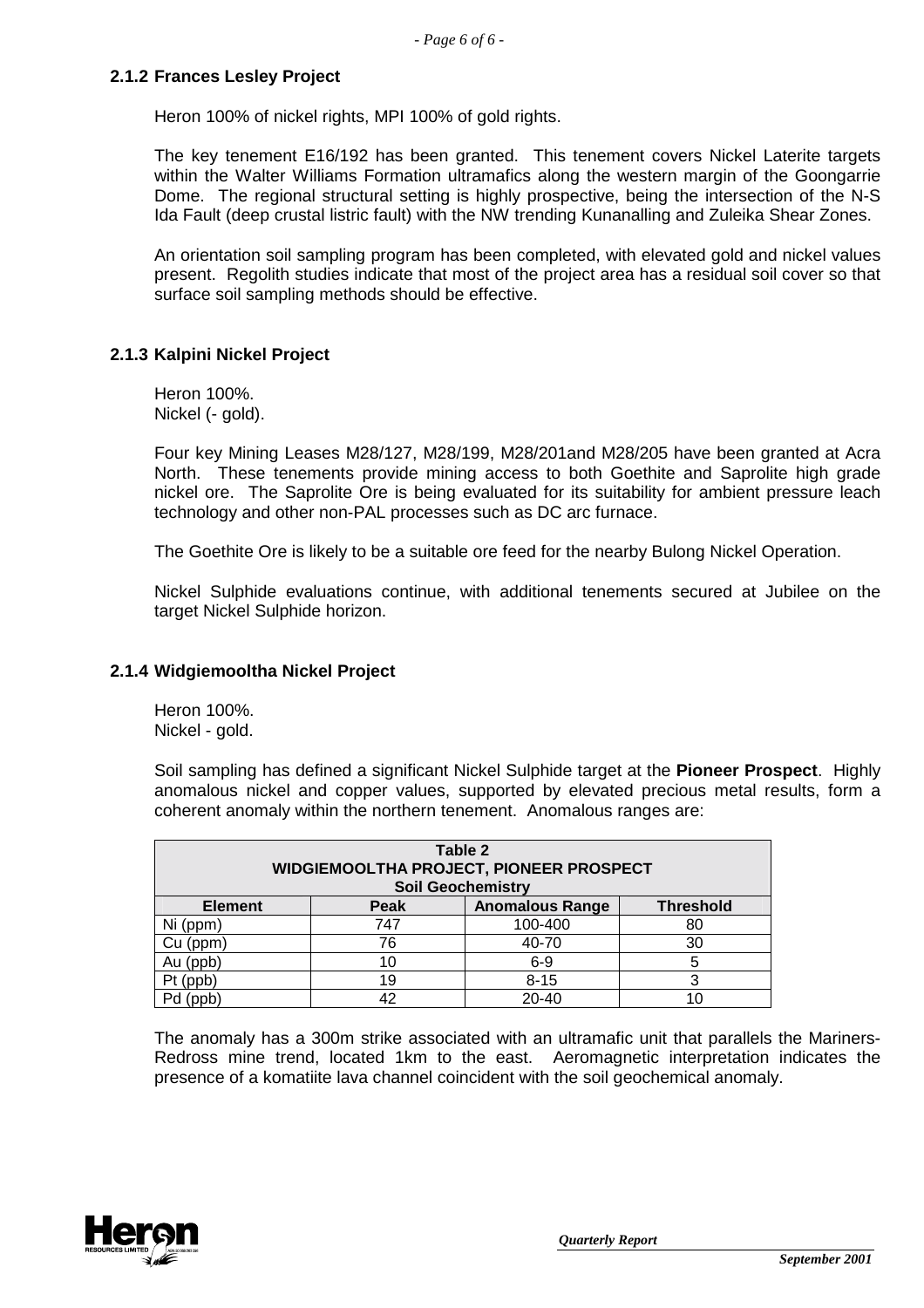## **2.2 SOUTHERN CROSS NICKEL PROVINCE**

#### **2.2.1 Bungalbin Nickel Project**

Heron 100%. Nickel - gold.

The Bungalbin stratigraphic sequence includes basalt and banded iron formation (BIF) which host gold targets, and olivine adcumulate komatiites which host high priority Siliceous Nickel Laterite targets. Exploration will commence once tenements are granted. There is no previous Nickel Laterite exploration, despite the favourable geological settings.

Mafic units within the project are prospective for gold. Historic gold production from the nearby Mount Dimer open-pits amounted to 126,000 ounces, and a further 160,000 ounces of gold is indicated within the Marda complex to the immediate west of the project area. The prime gold target is a major NW trending mineralised structural corridor at Mount Dimer, which is 1km wide with a strike length of 5.5km within Heron's project area.

### **2.2.1 Bungalbin Iron Ore Project**

Heron 100%. Portman Ltd right to acquire Iron Ore rights. Heron retains all other mineral rights, notably nickel-gold.

Heron's open file study indicates an **Inferred Mineral Resource** of iron ore estimated at **65.7 million tonne at 57.9% Fe**, with a calcined grade of 64.1% Fe. Within this global resource, it is likely that smaller structurally controlled high grade iron-low phosphorus ore positions will be identified.

Portman has commenced exploration within the Royalty tenements, drilling 1,400m at the Mount Jackson J4 deposit. A comprehensive costeaning program is planned for the eluvial deposits (kankar) recently identified at Bungalbin. Portman is currently undertaking feasibility studies to supplement an expanded Koolyanobbing Iron Ore operation.

### **2.2.2 Mt Elvire Project**

Heron 100% Nickel (-gold)

The project area covers a sequence of komatiite, BIF, ultramafic schist and amphibolite intruded by dolerite. Previous explorers have generated gold-in-soil drill targets that have not been tested. The project area is unexplored for Nickel Laterite mineralisation.

### **2.2.3 Maggie Hayes Hill Project**

Heron 100% Nickel (-gold)

The tenement is south along strike from the Emily Ann Nickel Sulphide deposit. A RAB nickel anomaly has been identified in the southern tenement area, which is coincident with a shallow, possibly northerly plunging ground EM anomaly. Tenement grant is awaited.

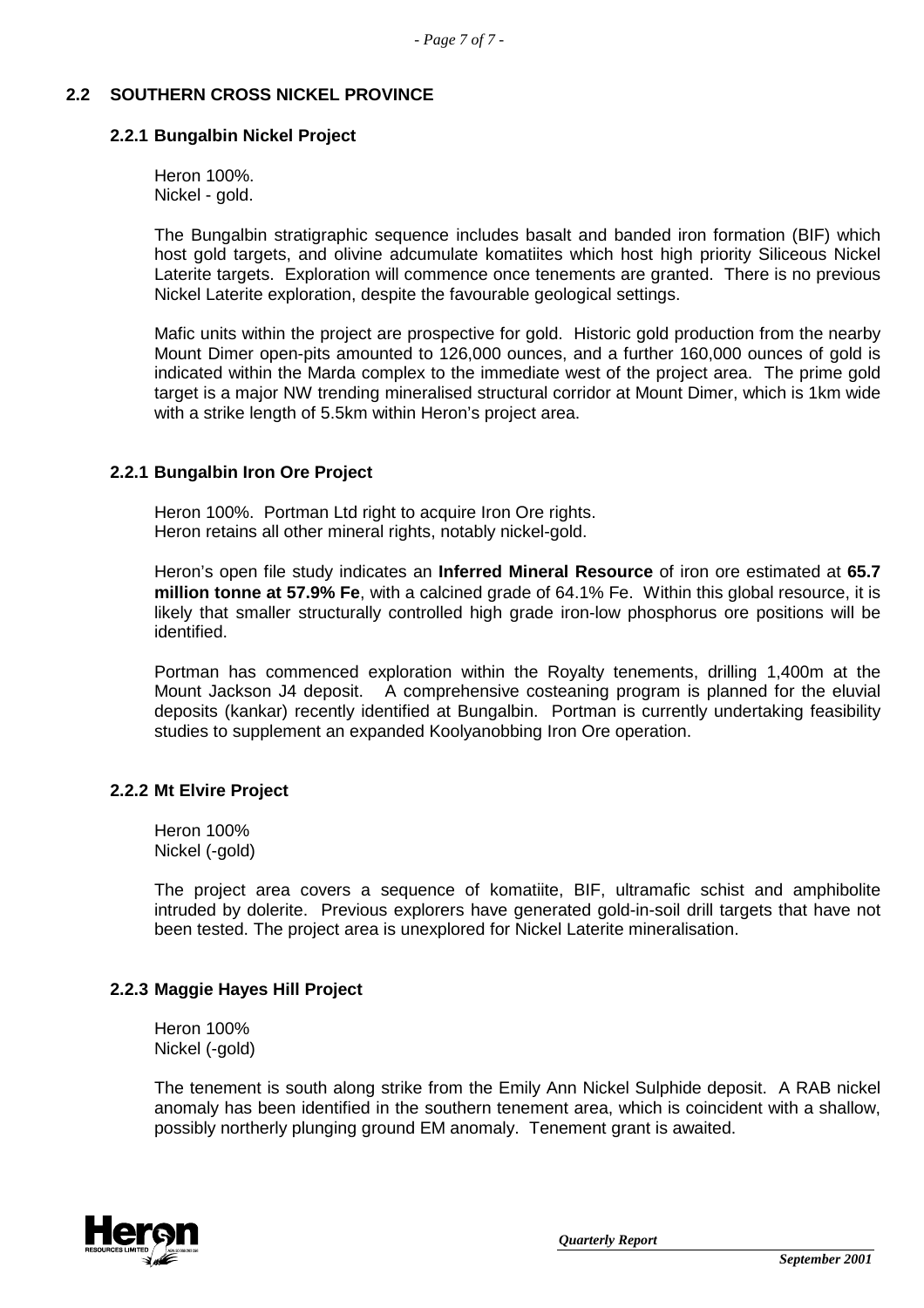## **2.3 KEITH KILKENNY-LAVERTON NICKEL PROVINCE**

Heron's Keith Kilkenny Province Nickel Laterite projects are associated with discrete rift-related ultramafic olivine mesocumulate channels, as opposed to the more sheet-like olivine adcumulates of the Walter Williams Formation. As such, the Keith Kilkenny ultramafic occurrences tend to be prospective for Silver Swan style Nickel Sulphide mineralisation. Heron's exploration to date has however been restricted to Nickel Laterite.

# **2.3.1 Edjudina Nickel Project**

Heron 100%. Nickel (- gold).

Ultramafic lava flows have been identified as prospective for Nickel Sulphide mineralisation at Lake Rebecca, Yerilla, Boyce Creek, McAuliffe West and Aubils.

In the course of field work at the **Yerilla Prospect**, Heron identified Nickel Sulphide settings, with gossan assays of up to 0.23% Ni, 0.17% Co, 0.04% Cu, 8ppb Pt and 18ppb Pd. A soil geochemical follow up program is proposed, to define drill targets.

# **2.3.2 Mulgabbie Nickel Project**

Heron 100%. Nickel (- gold).

Investigations have commenced into the viability of alternative, lower capital cost Nickel Laterite treatment routes, including ambient pressure leaching and DC arc furnace. The Lake Rebecca ore chemistry is comparable to the Nickel Saprolite Ores being smelted in the Pacific Rim region.

### **2.3.3 Laverton Nickel Project**

Heron 100%. MPI Gold Pty Ltd has the gold rights for Merolia and Mineral Patch Hill. Nickel.

Detailed aeromagnetic coverage was acquired, and interpretation completed to define zones with olivine adcumulate ultramafic units. A 1,280x80m RC stratigraphic drilling program was completed at Merolia during June-July 2001. The ultramafic target generally assayed less than 0.5% Ni, downgrading the Nickel Laterite potential. The presence of tremolite-talc-chlorite schist at Merolia suggests greater potential for Nickel Sulphide.

With Heron's current exploration focus in terms of drilling being Goongarrie, the next phase of exploration at Laverton is likely to be reconnaissance ground EM.

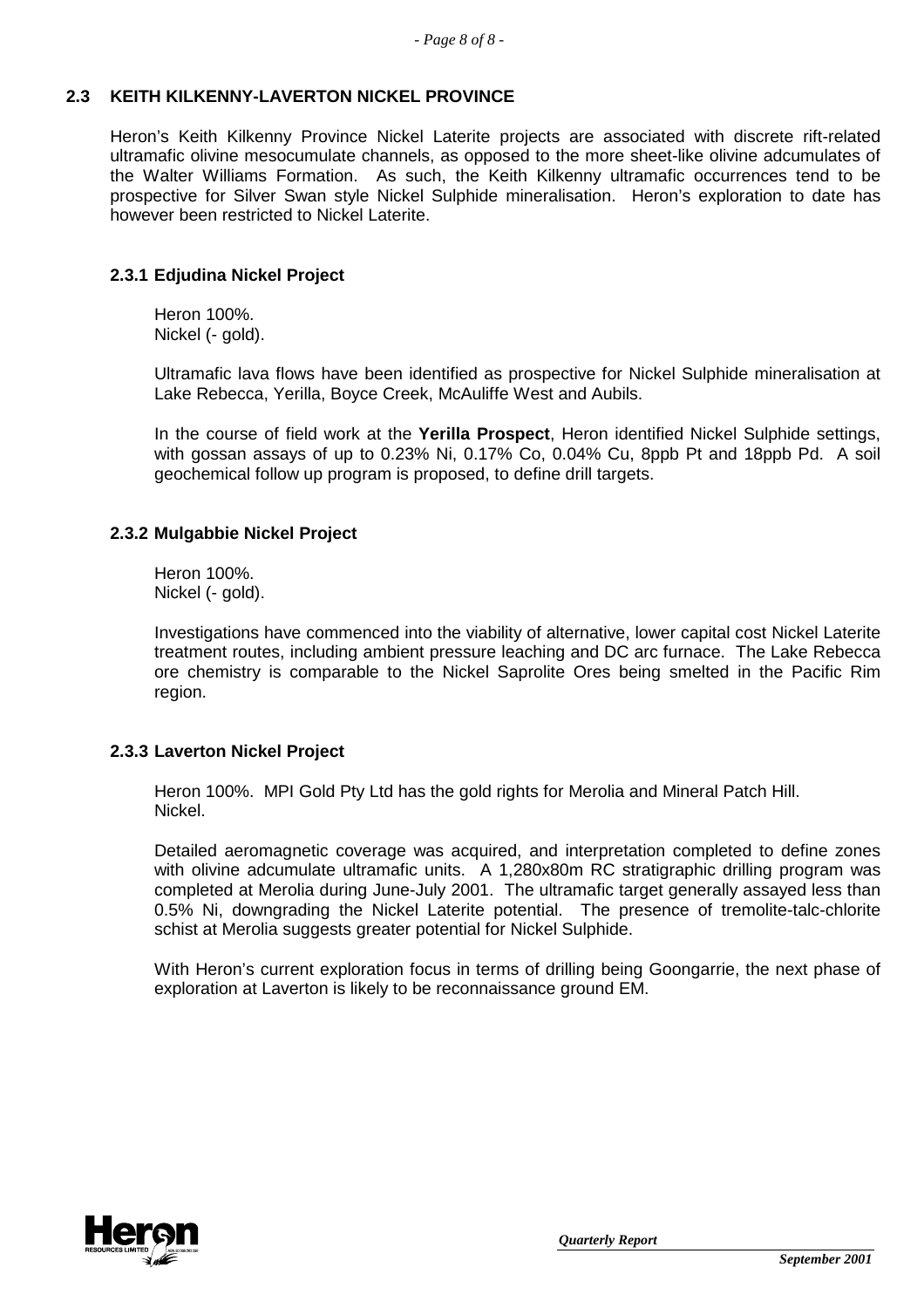# **2.4 JIMBERLANA PLATINUM PROVINCE PROPOSED AVOCA RESOURCES ASSET**

The Jimberlana Dyke is a layered mafic to ultramafic intrusion emplaced into the granite-greenstone terrain of the Yilgarn Craton. The Dyke is Lower Proterozoic in age and exhibits many similarities to the Great Dyke of Zimbabwe, which hosts Platinum Group Element (PGE) resources of over 300 million ounces. At Jimberlana, Avoca has been able to consolidate a diverse tenement holding previously controlled by gold prospectors, with only cursory PGE exploration historically completed.

# **2.4.1 Cowan PGE Project**

Heron 100%, assignment of all mineral rights to Avoca. Platinum Group Elements - nickel - copper (- gold).

Contact has been made with previous explorers including ex-employees of Barrier Exploration who drilled two diamond holes in the 1970s into the Cowan Complex within the Jimberlana Dyke. This drilling identified 1.52m at 0.39g/t Pt and 2.7g/t Pd (1970s PGE assays likely to be under-estimated), which confirms the Cowan Complex to be endowed with PGE anomalism.

Ground reconnaissance was subsequently completed, confirming high priority drill targets are present at the Complex margins, associated with soil anomalies exceeding 9,000ppm Ni and 2,000ppm Cu. Although intensely lateritised, the anomalous Ni-Cu zone appears to be related to a pyroxenite-norite contact.

Native title discussions are current, to facilitate tenement grant. Once granted, detailed PGE soil BLEG sampling is planned.

# **2.4.2 Dundas Hills PGE Project**

Avoca 100%. Platinum Group Element - nickel - copper (- gold).

Comprehensive open file studies have commenced and a drill hole database is in preparation, to assist in Avoca's drill planning.

Detailed geological mapping shows a complete differentiated rock suite ranging from serpentinised dunite at the base, through pyroxenite and gabbro, to anorthosite at the top. Numerous zones of copper staining are present at a pyroxenite-dunite contact, with rock chip samples returning up to 9,250ppm Cu.

Detailed soil geochemistry highlighted coincident copper, platinum and palladium anomalies over a strike length of 4km which are open to the east. The threshold contours define an arcuate anomaly coincident with a pyroxenite-dunite contact. Soil anomalies were:

| Table 3<br><b>Dundas Hills Project</b><br><b>Soil Anomalism</b> |                   |                  |      |  |
|-----------------------------------------------------------------|-------------------|------------------|------|--|
| <b>Element</b>                                                  | <b>Background</b> | <b>Threshold</b> | Peak |  |
| Cu (ppm)                                                        | 15-20             | 50               | 295  |  |
| $Pt$ (ppb)                                                      | <10               | 20               | 90   |  |
| Pd                                                              |                   | 30               |      |  |

A bulk sample of saprock was collected from the peak of the anomalous area and concentrated using a jig. Assays of the concentrate yielded 540ppb Pt, 61ppb Pd and 2.1% Cr. An igneous stratigraphy endowed with PGEs is confirmed.

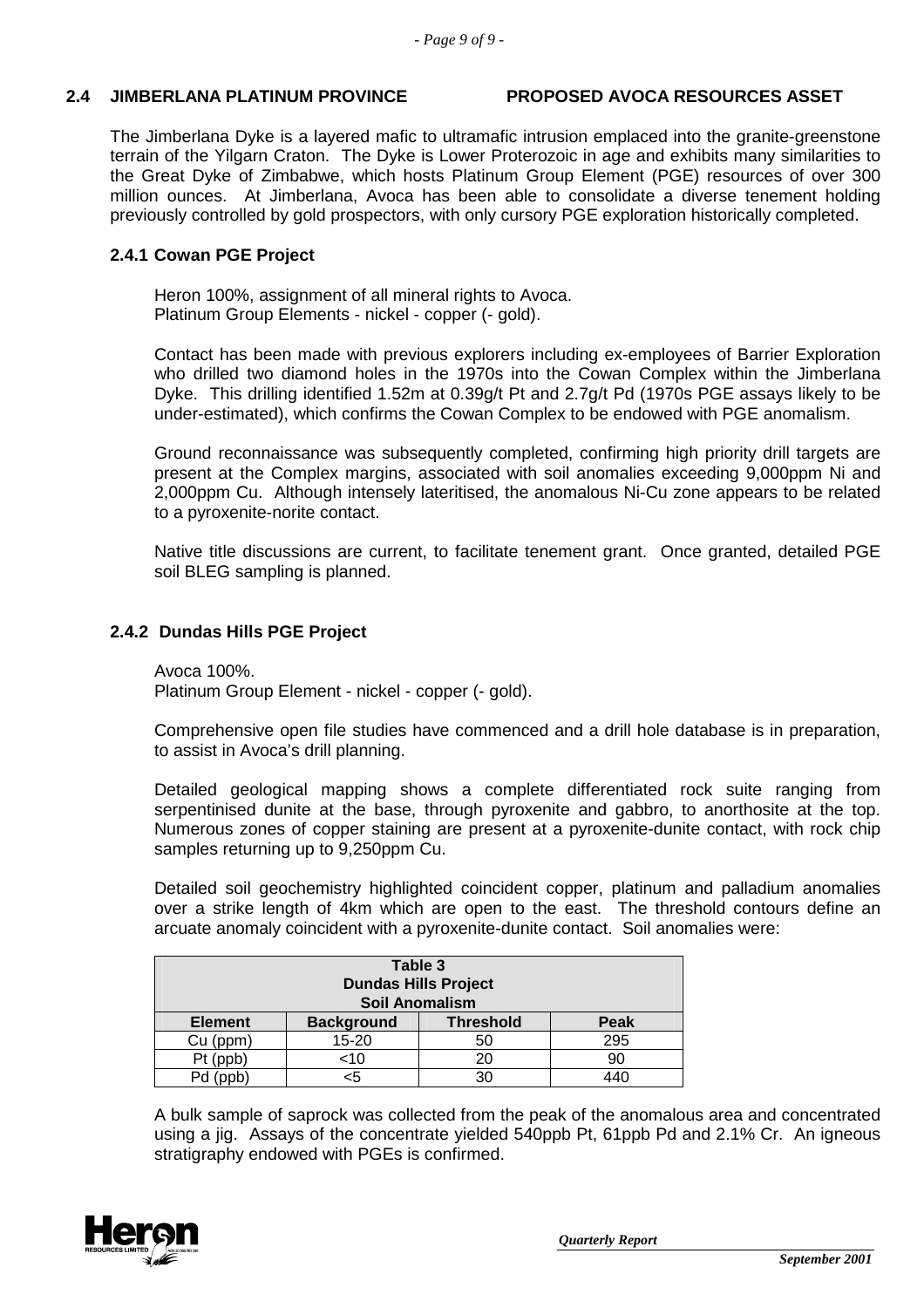### **2.5 ILLAARA PROVINCE PROPOSED AVOCA RESOURCES ASSET**

### **2.5.1 Perrinvale Joint Venture Project**

Heron 100%, subject to agreement, assignment of Precious and Base Metal rights to Avoca. Mount Burgess Mining NL right to earn 70% through spending \$0.5m. Heron retains Nickel and Sulphur rights. Copper - zinc - gold.

An aeromagnetic interpretation has been completed by Southern Geoscience Consultants, resulting in a detailed geological interpretation. The study has delineated targets related to ductility contrast, and areas of de-magnetisation possibly due to alteration. A number of aeromagnetic targets have been identified, some of which are coincident with existing gold and copper soil anomalies.

A program of auger drilling, in conjunction with rock chip sampling and mapping will be conducted to test the higher priority aeromagnetic targets, as well as infilling and closing off previous auger/soil anomalies.

### **2.6 ZULEIKA SHEAR ZONE PROVINCE PROPOSED AVOCA RESOURCES ASSET**

### **2.6.1 Blister Dam Joint Venture Project**

Heron 100%, assignment of all mineral rights to Avoca. Placer Dome Asia Pacific right to earn 70% through spending \$1.2m. Heron retains nickel rights. Gold - nickel.

Field reconnaissance activities have continued during the Quarter with emphasis placed on the interpreted locations of both the Kunanalling and Zuleika Shear Zones. Exposure within the project area is fairly limited, however quartz vein float indicative of major regional shear zones is abundant and numerous rock chip samples of this material have been collected. Assay results are pending.

### **2.6.2 Powder Sill Project**

Heron 100%, assignment of all mineral rights to Avoca. Platinum Group Element - gold.

Avoca's Powder Sill exploration target is a "Lac des Iles" brecciated gabbro PGE system. Previous PGE exploration has concentrated on the basal layers of the sill and no work has been done within the centre of the system where breccia pipes are favoured at the intersection of prominent mapped structures.

Gold exploration by Heron and its former joint venture partner previously defined hydrothermal breccias at Powder Sill. At the time, no PGE assessment was undertaken. The breccias are now the focus of Avoca's PGE exploration.

In terms of gold targets, four low-order, 100ppb Au gold-in-saprock targets are present, previously tested with shallow RAB drilling. These targets will be re-evaluated in the light of recent exploration success by Goldfields Ltd at Raleigh, which comprises only a very small target that is not accompanied by a large dispersion halo.

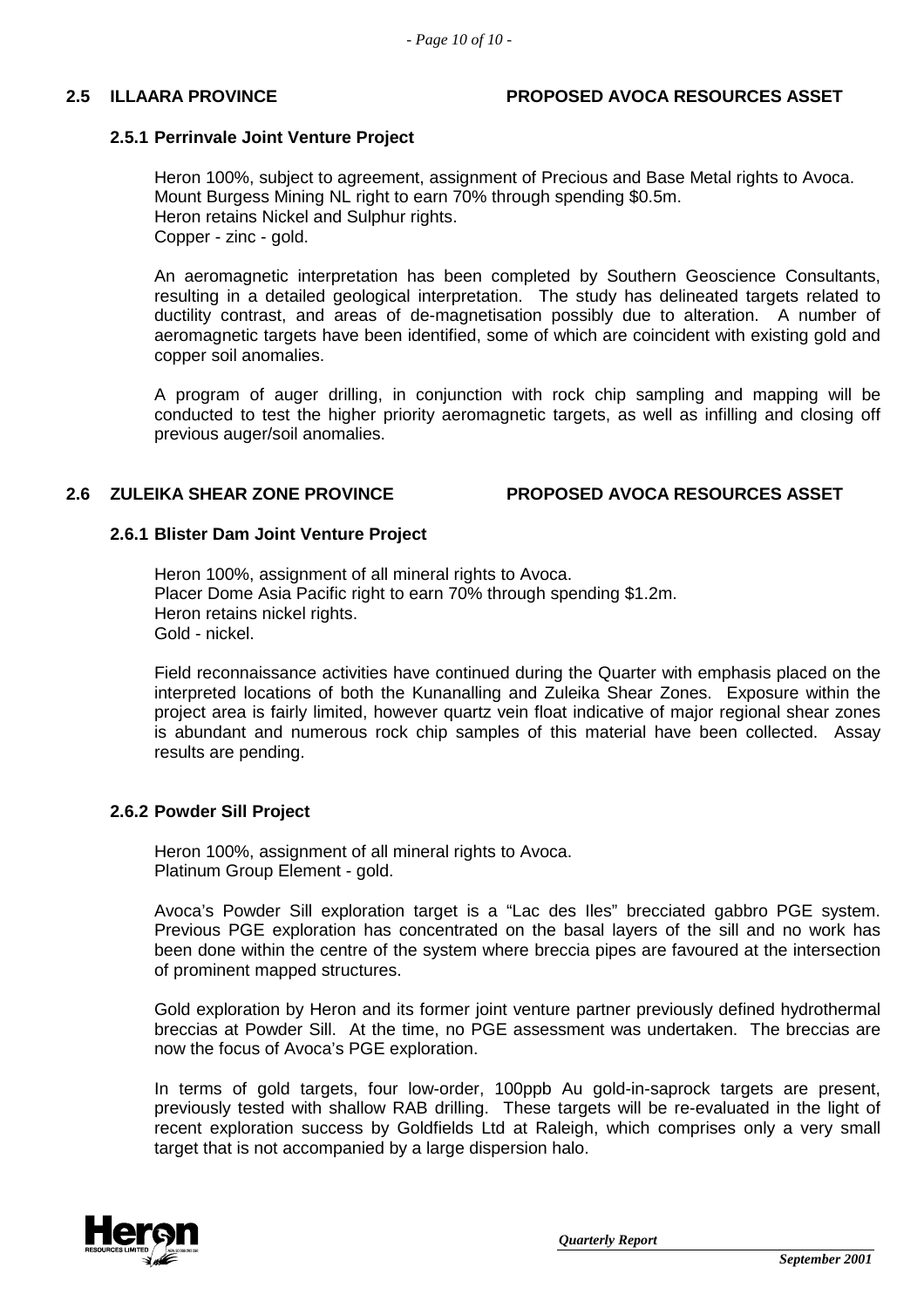### **2.6.3 Mungari Gold Project**

Heron 100%, assignment of all mineral rights to Avoca. Gold.

An aeromagnetic interpretation confirms that the felsic volcaniclastic-dolerite Kundana mine stratigraphy, hosting both the ABC and Frog's Leg gold deposits, extends through Avoca's eastern project area. There is a 4km strike of the prospective stratigraphy in association with the Zuleika Shear Zone occurring beneath a veneer of transported cover. Quartz vein float is abundant. There has been minimal previous exploration within the target zone.

Brecciated gossans with associated quartz-sulphide veinlets were sampled by Avoca within volcaniclasticss. Precious metal assays are highly anomalous at 150-300ppb Au+Pt+Pd.

Reconnaissance pisolite sampling returned high priority targets of 100-250ppb Au+Pt+Pd, associated with a ferruginous zone in the centre of the project area, directly over the Zuleika Shear Zone. Arsenic is highly anomalous at 1,000-2,400ppm, confirming gold prospectivity.

The western project area has a 4.5km strike of the gold anomalous Kunanalling Shear Zone, including the historic Dryden's Find gold mining centre.

Additional ground has been acquired by Avoca on the Zuleika Shear at Lake Brown, 8km S along strike of Mungari.

### **2.6.4 Binduli East Joint Venture Project**

Heron 100%, assignment of all mineral rights to Avoca. AngloGold Australasia Limited has the right to earn 75% through spending \$0.5m. Gold (-nickel).

A total of 1,053m of RAB drilling was completed within 27 holes, to test coincident structural and geochemical targets announced previously. Anomalous intercepts included 4m at 110ppb Au returned from ASRB037.

A further 198 auger samples were collected over recently granted tenements. Pedogenic carbonate was sampled from 1.5m on a 200x50m grid. Two new gold anomalies were defined, both in the 20 to 30ppb Au range.

### **2.7 AVOCA SHEAR PROVINCE PROPOSED AVOCA RESOURCES ASSET**

### **2.7.1 Gindalbie Terrain Joint Venture Project**

Heron 100%, assignment of Precious Metal rights to Avoca. Delta Gold NL right to earn 70% in respect of gold through spending \$1.0m. Heron retains nickel rights. Gold - nickel.

Joint venture partner Delta Gold has completed regolith mapping to complement previously announced auger drilling anomalies. As a consequence further auger sampling on an 800x100m regional grid was completed. A total of 1,129 samples have now been collected from the project area. A significant anomaly has been defined which measures 1,500x200m at a 30ppb Au threshold level. In-fill sampling is in progress and a follow-up RAB program has been recommended.

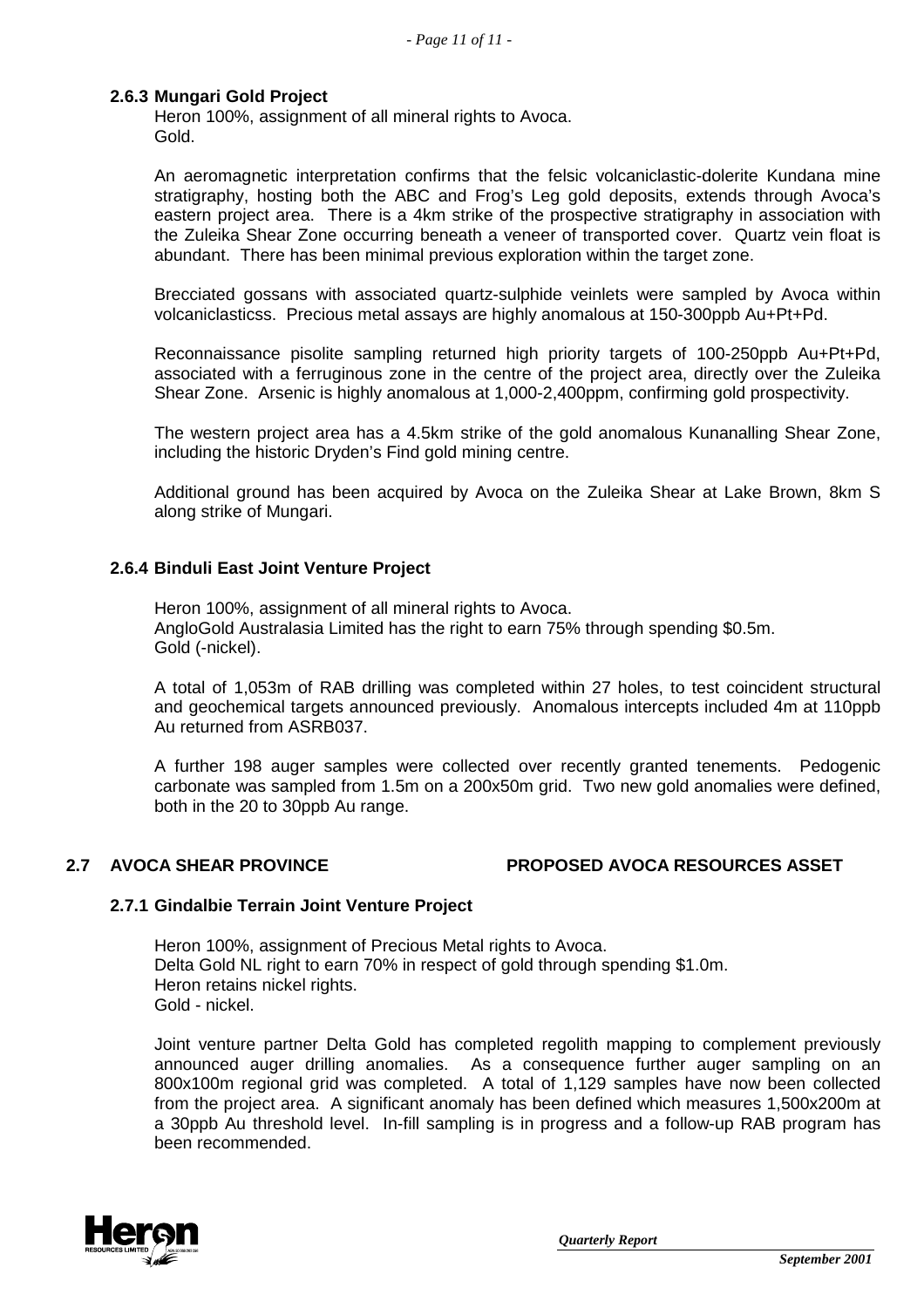# **2.7.2 Gidgi Project**

Heron 100%, assignment of all mineral rights to Avoca. Gold - nickel.

A nickel gossan zone has been confirmed at the **Kurramia South Prospect.** A further ten samples of the outcropping gossan were assayed, with a peak result of 1.95% Ni, 0.90% Co, 294ppm Cu, 20ppb Pd and 18ppb Pt. Interestingly, the host lithology for the gossan is a siliceous breccia, rather than ultramafic rock as normally expected.

## **2.7.3 Roe Hills Joint Venture Project**

Heron 100%, assignment of Precious Metal rights to Avoca. Delta Gold NL right to earn 80% in respect of gold through spending \$1.0m. Heron retains nickel rights. Gold - nickel.

Open file research has identified a significant Volcanogenic Massive Sulphide ("VMS") prospect first located by CRA Exploration during a base metal search conducted in the late 1970s. The **Anti Dam Prospect** has been re-located by Avoca and found to consist of a well-exposed cherty gossan trending NNE for approximately 1,000m. Representative rock chip samples were anomalous at 100-300ppm Cu, 50-250ppm Zn and 15-150ppm Pb. CRA defined a bedrock conductor with coincident surface anomalism over a strike length of 1,300m but drilled only a single hole. This VMS occurrence can be considered under-explored.

There is suite of ultramafic units in the Roe Hills project area with documented Nickel Laterite occurrences. These ultramafics are part of the Kalpini belt, and Heron retains all nickel rights.

### **2.7.4 Transline Joint Venture Project**

Heron 100%, assignment of all mineral rights to Avoca. Harmony Gold Limited right to earn 80% through spending \$0.8m. Gold - nickel.

On behalf of Harmony Gold, Heron has advanced Native Title negotiations to progress the granting of all licences currently under application.

### **2.7.5 Avoca Project**

Heron 100%, assignment of Precious Metal rights to Avoca. Heron retains nickel rights. Gold - nickel.

A comprehensive open file search has commenced aimed at compiling historic gold exploration data from the Avoca Shear Zone system.

The Avoca Shear divides the project area into two separate stratigraphic sequences. The western lithologies consist of sediments that have a significant component of komatiitic ultramafic units. The eastern area consists of felsic volcaniclastics and banded iron formation. In the southern project area, the Avoca Shear is defined beneath recent sediments of Lake Randall using aeromagnetic data.

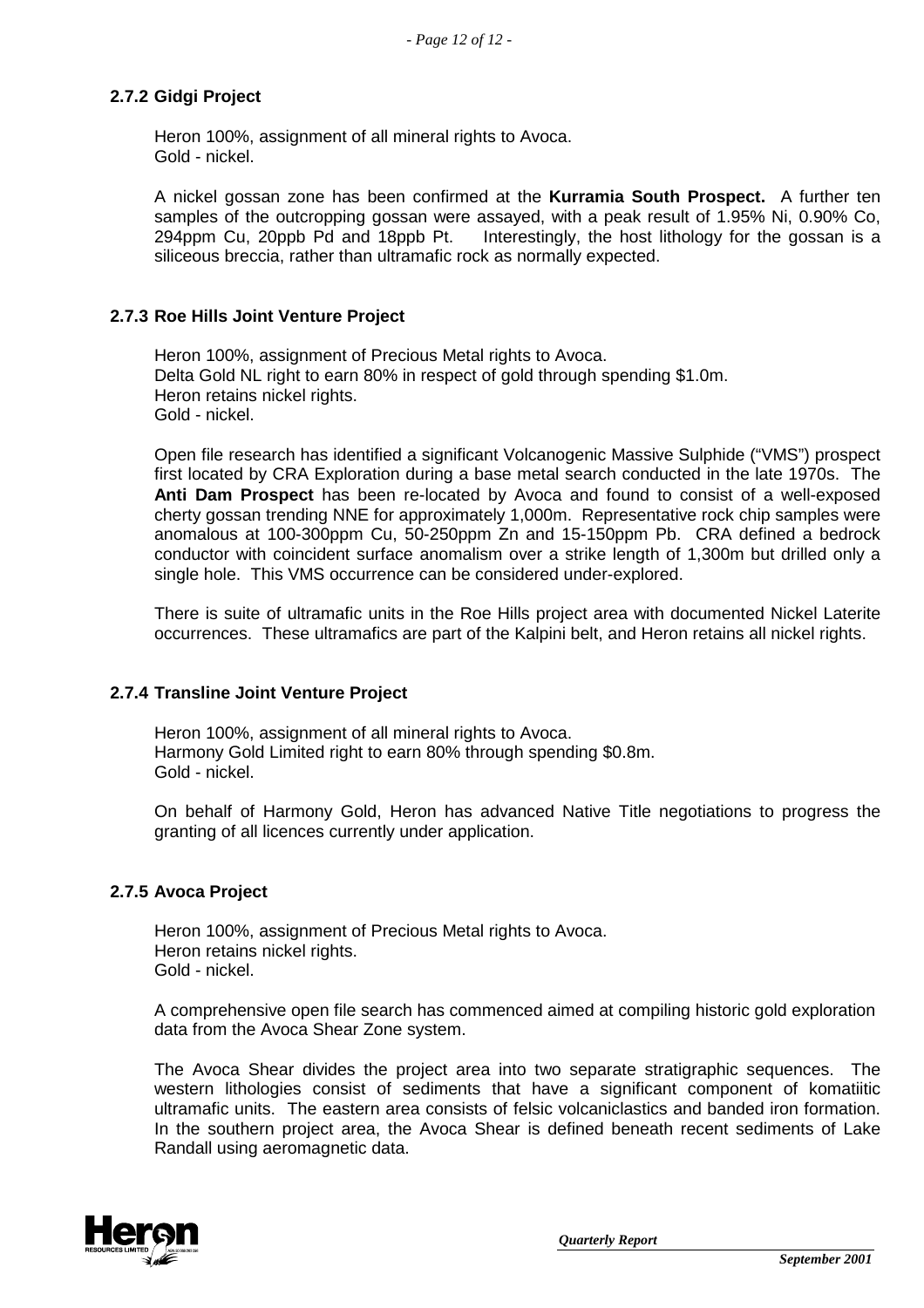#### **2.8 KEITH KILKENNY PROVINCE PROPOSED AVOCA RESOURCES ASSET**

#### **2.8.1 Wildara North Project**

Heron 100%, assignment of all mineral rights to Avoca. Gold.

The project area is largely a soil covered basalt and felsic volcanic terrain within the Yandal Belt occurring between the Bronzewing gold mining centre to the north and the recent Thunderbox gold discovery to the south. The Thunderbox gold deposit discovered in 1999 is located 40km S along strike of the Avoca project area, and contains a resource of 30mt at 2.2g/t gold for a total endowment of 2.1 million ounces.

Avoca has completed a GIS target generation study, with field mapping confirming favourable structural sites for assessment using surface geochemical techniques. At the **Mount McClure South Prospect** a small internal circular granite plug has been intruded into the Yandal Belt western structural corridor. The intersection of strike-parallel gold-bearing structures with the plug is interpreted to create significant dilatancy site with gold deposition potential.

#### **2.8.2 Victory Joint Venture Project**

Heron 100%, assignment of Precious Metal rights to Avoca. WMC Resources Ltd right to earn 80% through spending \$0.125m. Gold - nickel.

The 24km<sup>2</sup> project area covering 6 tenements is located 50-120km NW of Leonora, adjoining the Victory and Bannockburn gold mining centres, and the Marshall Pool nickel prospects.

WMC completed a GIS review, followed by field validation studies.

### **2.8.3 Kookynie Joint Venture Project**

Avoca 100%. Heron retains nickel rights. Newcrest Operations right to earn 75% in respect of gold through spending \$0.8m, subject to completion of formal documentation. Gold-nickel.

The project area is located at the western boundary of the Keith Kilkenny Tectonic Zone, a major Archaean rift.

At the **Tampa Prospect,** a 400x400m regional surface-lag geochemical survey was completed by Avoca, defining a multi-element anomaly in the north-east project area. A circular anomaly measuring 1,000 metres in diameter was defined at the interpreted contact between mafic and felsic volcanic rocks.

Several prospective Nickel Laterite targets are present, for which Heron retains all rights.

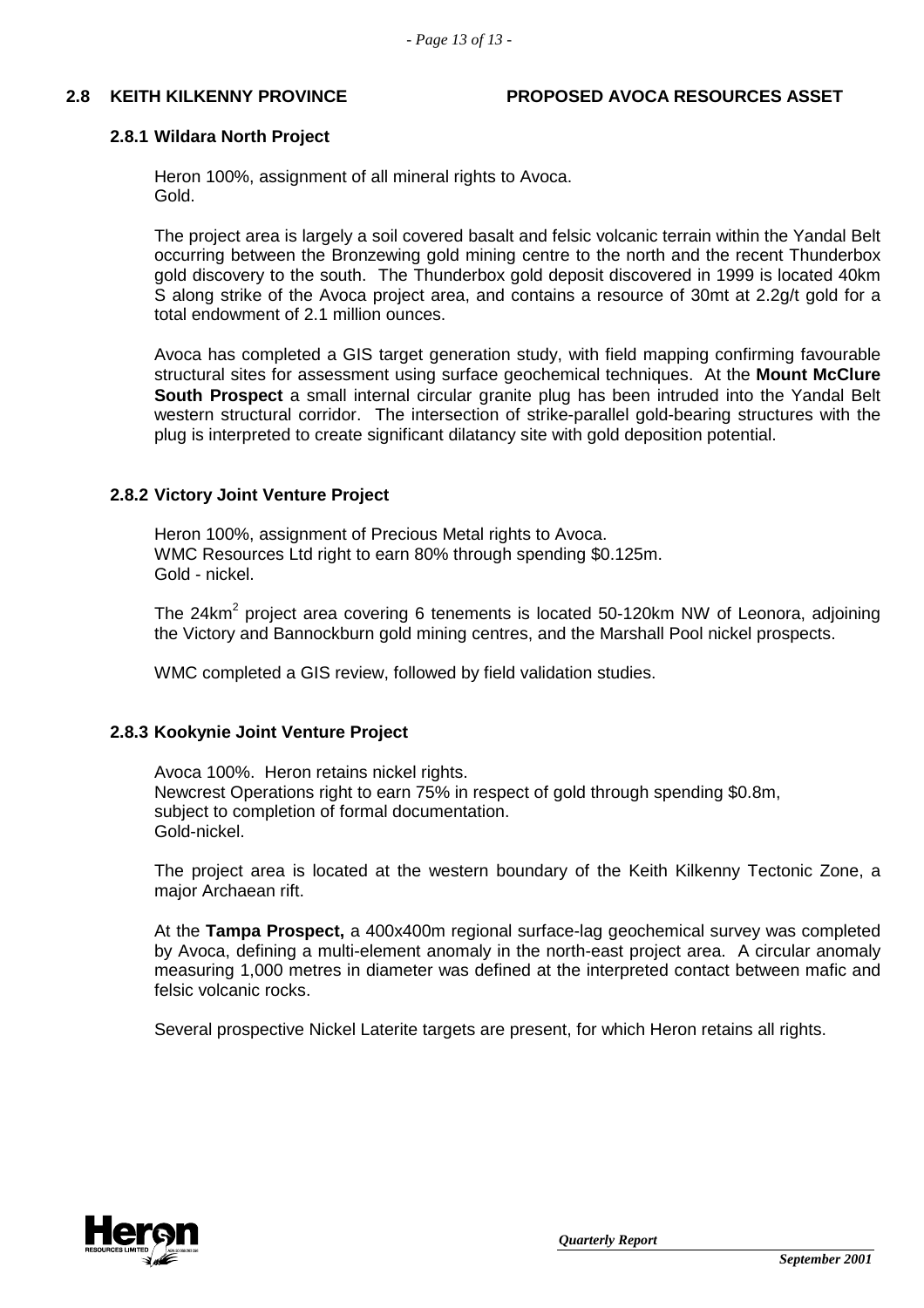## **2.8.4 Edjudina-Laverton Joint Venture Project**

Heron 100%, assignment of Precious Metal rights to Avoca. Croesus Mining NL right to earn 80% in respect of gold through spending \$1.0m. Heron retains nickel rights. Gold.

Historical exploration data has been acquired from previous explorers and Croesus is incorporating this into their database. The data package includes considerable surface geochemistry and RAB drilling information that will complement more recent interpretations and help target future drilling programs.

Gold anomalies of up to 260ppb have been defined within soils from the Mount Varden area. RAB drilling has returned intercepts including 6m at 0.94g/t Au and 4m at 1.2g/t Au from near surface supergene zones.

### **2.8.5 Southern Laverton Tectonic Zone Joint Venture Project**

Heron 100%, assignment of all mineral rights to Avoca. Gutnick Resources NL right to earn 80% through spending \$1.2m. Gold.

A re-appraisal of targets by joint venture partner Gutnick Resources has resulted in the Avoca project area receiving a high priority with respect to future work. Drilling is initially planned at the **Yundamindera Flash Prospect**.

Drill targets also exist at the historic **Gardners Find** workings where a significant N-S surface gold anomaly has been defined striking for approximately 5km. Previous Heron sampling of mullock around the old workings yielded gold values to 6.4g/t.

### **2.8.6 Karonie South Joint Venture Project**

Heron 100%, assignment of all mineral rights to Avoca. WMC Resources Ltd right to earn 80% through spending \$0.30m. Gold (- nickel).

Results of a 200x50m infill soil sampling program completed over two high priority targets (HSK2 and HSK3) confirmed the surface anomalism reported previously from regional soil sampling. Sporadic anomalism of 10 to 30ppb Au has been defined over an area measuring 1,900x1,400m at HSK2.

WMC completed a comprehensive interpretation of all regional data sets including ultra-detailed aeromagnetics and close spaced gravity data. Thirteen new conceptual targets have been generated within the project area designated HSK5 to HSK17. Of the nineteen targets generated so far (Connolly, King South and HSK1 to HSK17) only two have been adequately tested for WMC sized targets. Infill soil sampling is proposed over targets exhibiting residual regolith profiles, while RAB drilling has been recommended over the targets located beneath alluvial cover.

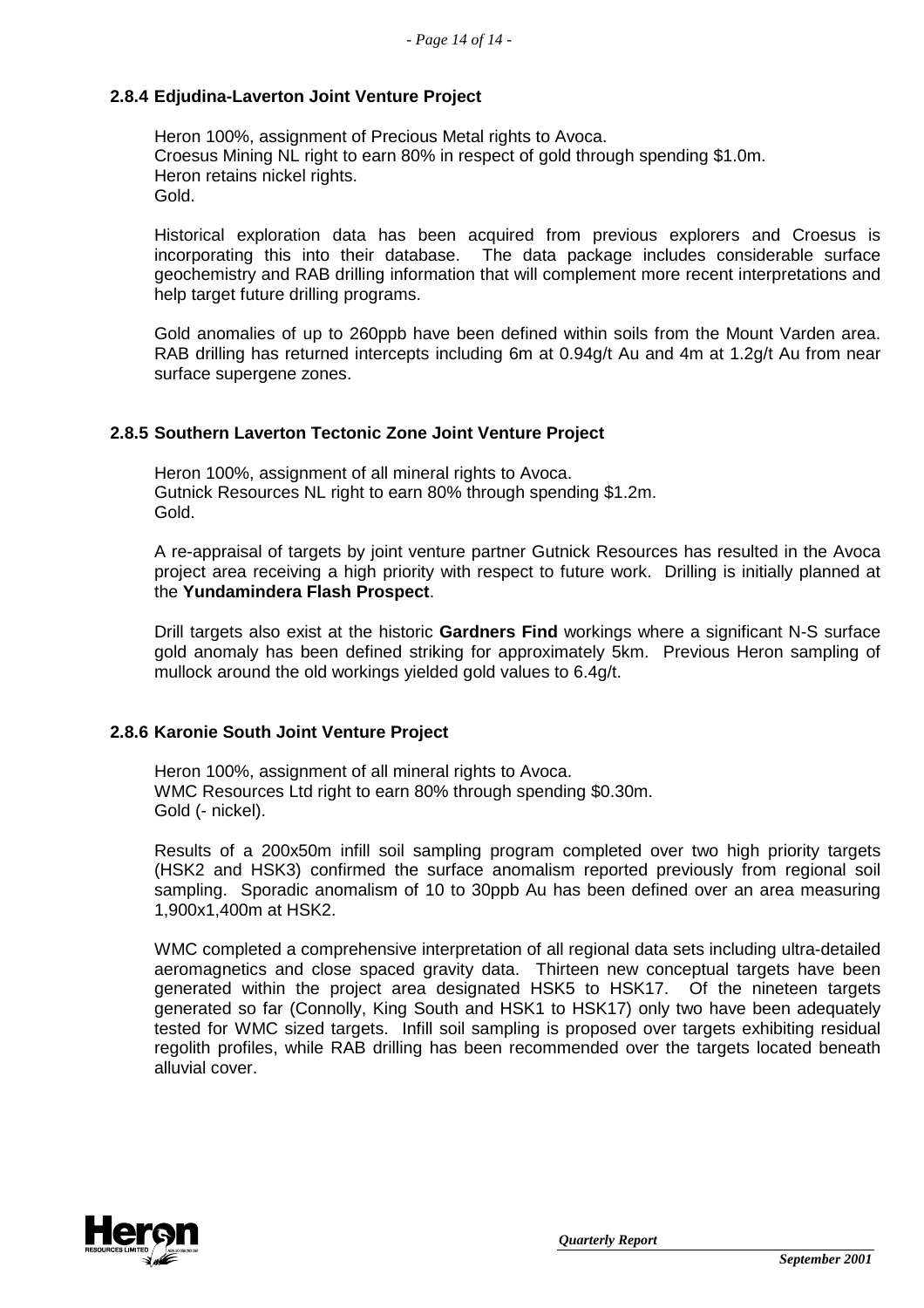### **2.9 LAVERTON-CELIA TECTONIC ZONE PROVINCE PROPOSED AVOCA ASSET**

### **2.9.1 Erlistoun Project**

Heron 100%, assignment of all mineral rights to Avoca. Gold.

Avoca has acquired the historical Euro gold mining centre. Extensive alluvial gold workings are present, with potential bedrock gold sources having had minimal modern exploration. These tenements are strategically located on the Laverton Tectonic Zone between the recent Wallaby discovery (67.1mt at 3.3g/t Au for 7.1 million ounces) and the Laverton mining camp.

# **2.9.2 Mount Zephyr Project**

Avoca 100%, Heron retains nickel rights. Gold - nickel.

The 154km<sup>2</sup> contiguous project area covering 4 tenements is located 35km NW of Laverton on the Celia Tectonic Zone.

Gold prospectivity is considered high within the Celia Tectonic Zone, which hosts the Mount Morgans and Linden gold mining centres to the SE. At Mount Zephyr within the central project area, an historical gold mining centre is hosted by BIF. These workings will be an initial drilling target for Avoca when the tenements are granted.

Previous soil geochemical sampling has generated four well defined anomalies, which will be followed up on grant of the tenements. Soil values of up to 2.5g/t Au suggest the presence of nugget gold.

### **2.10 BREMER-EUCLA PALAEODRAINAGE PROVINCE**

### **2.10.1 Balladonia and Ravensthorpe-Norseman Oil Shale Projects**

Heron 100%.

Oil shale - lignite - sulphur - limestone - heavy mineral sands - kaolin - vanadium.

The 3.648km<sup>2</sup> Balladonia project area covering 21 tenement applications is located 20-180km E of Norseman. The  $1,597km^2$  Ravensthorpe-Norseman project area covering 19 tenement applications is located from Norseman and SW to Ravensthorpe.

Current resource is 2.6 billion tonne at a Fischer Oil Yield of 133 litre per tonne.

 $f$  Bill

#### **IAN BUCHHORN MANAGING DIRECTOR**

The information is based on, and accurately reflects, information compiled by Ian James Buchhorn, who is a Member of the Australasian Institute of Mining and Metallurgy.

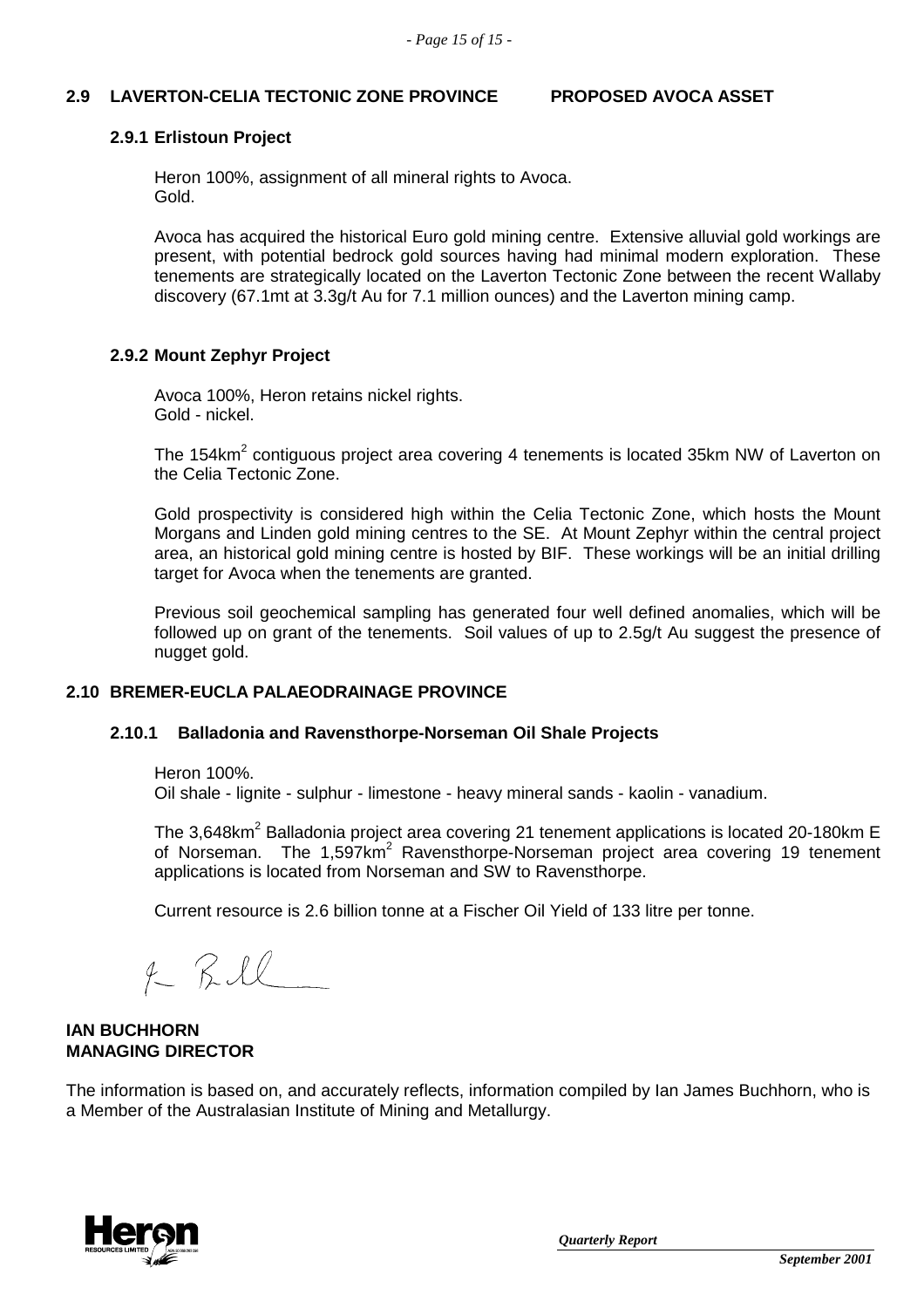# **Appendix 5B**

# **MINING EXPLORATION ENTITY QUARTERLY REPORT**

| Name of entity                                                                                                                                                                           |                                                                                                                                                                                                 |                               |                                            |
|------------------------------------------------------------------------------------------------------------------------------------------------------------------------------------------|-------------------------------------------------------------------------------------------------------------------------------------------------------------------------------------------------|-------------------------------|--------------------------------------------|
| <b>HERON RESOURCES LIMITED</b>                                                                                                                                                           |                                                                                                                                                                                                 |                               |                                            |
| <b>ABN</b>                                                                                                                                                                               | Quarter ended ("current quarter")                                                                                                                                                               |                               |                                            |
| 30 068 263 098                                                                                                                                                                           |                                                                                                                                                                                                 |                               | 30 September 2001                          |
|                                                                                                                                                                                          |                                                                                                                                                                                                 |                               |                                            |
|                                                                                                                                                                                          | <b>CONSOLIDATED STATEMENT OF CASH FLOWS</b>                                                                                                                                                     |                               |                                            |
| Cash flows related to operating activities                                                                                                                                               |                                                                                                                                                                                                 | <b>Current Qtr</b><br>\$A'000 | Year to<br>Date<br>$(3$ months)<br>\$A'000 |
| 1.1<br>1.2<br>Payments for: (a)<br>(b)                                                                                                                                                   | Receipts from product sales and related debtors<br>exploration and evaluation<br>development                                                                                                    | (932)                         | (932)                                      |
| (c)<br>(d)                                                                                                                                                                               | production<br>administration                                                                                                                                                                    | (187)                         | (187)                                      |
| 1.3<br>Dividends received<br>1.4<br>1.5<br>Interest and other costs of finance paid                                                                                                      | Interest and other items of similar nature received                                                                                                                                             | 34                            | 34                                         |
| 1.6<br>Income taxes paid<br>1.7                                                                                                                                                          | Other (provide details if material) - GST Paid                                                                                                                                                  | (71)                          | (71)                                       |
| <b>Net Operating Cash Flows</b>                                                                                                                                                          |                                                                                                                                                                                                 | (1, 156)                      | (1, 156)                                   |
| 1.8<br>Payment for purchases of: (a)<br>1.9<br>Proceeds from sale of:<br>1.10 Loans to other entities<br>1.11 Loans repaid by other entities<br>1.12 Other (provide details if material) | Cash flows related to investing activities<br>prospects<br>equity investments<br>(b)<br>other fixed assets<br>(c)<br>(a)<br>prospects<br>equity investments<br>(b)<br>other fixed assets<br>(C) | (17)                          | (17)                                       |
| <b>Net Investing Cash Flows</b>                                                                                                                                                          |                                                                                                                                                                                                 | (17)                          | (17)                                       |
| 1.13 Total operating and investing cash flows<br>(carried forward)                                                                                                                       |                                                                                                                                                                                                 | (1, 173)                      | (1, 173)                                   |

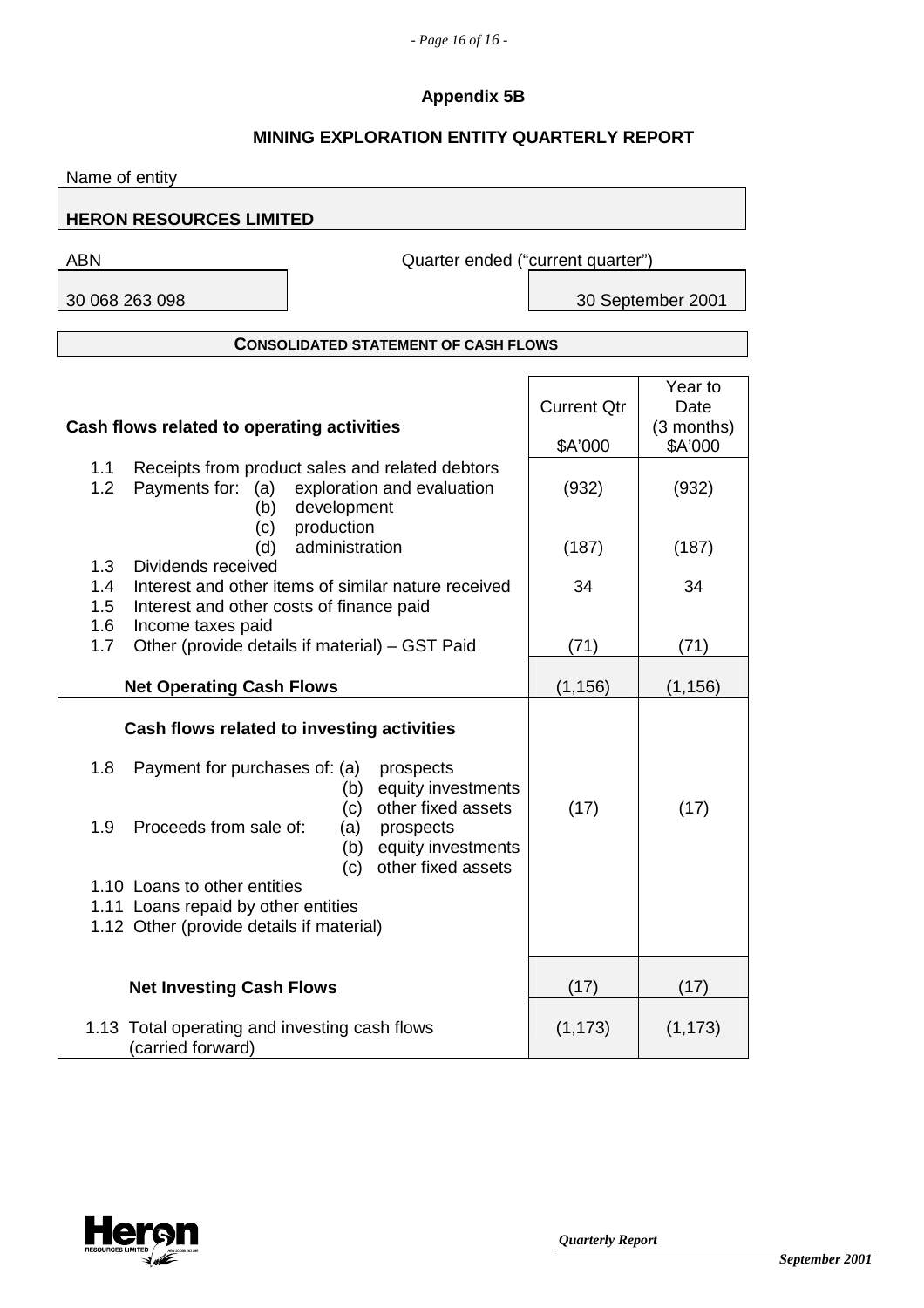| 1.13 Total operating and investing cash flows<br>(brought forward)                                                                                                                                                                                                         | (1, 173) | (1,173)  |
|----------------------------------------------------------------------------------------------------------------------------------------------------------------------------------------------------------------------------------------------------------------------------|----------|----------|
| Cash flows related to financing activities                                                                                                                                                                                                                                 |          |          |
| 1.14 Proceeds from the issue of shares, options, etc.<br>1.15 Proceeds from the sale of forfeited shares<br>1.16 Proceeds from borrowings<br>1.17 Repayment of borrowings<br>1.18 Dividends paid<br>1.19 Other (provide details if material)<br>- Capital raising expenses | (3)      | (3)      |
| Net financing cash flows                                                                                                                                                                                                                                                   | (3)      | (3)      |
| Net increase (decrease) in cash held                                                                                                                                                                                                                                       | (1, 176) | (1, 176) |
| 1.20 Cash at beginning of quarter/year to date<br>1.21 Exchange rate adjustments                                                                                                                                                                                           | 3,131    | 3,131    |
| 1.22 Cash at end of quarter                                                                                                                                                                                                                                                | 1,955    | 1,955    |

 **Payments to directors of the entity and associates of the directors, payments to related entities of the entity and associates of the related entities** 

|                                                                       | <b>Current Qtr</b><br>\$A'000 |
|-----------------------------------------------------------------------|-------------------------------|
| 1.23 Aggregate amount of payments to the parties included in item 1.2 | 80                            |
| 1.24 Aggregate amount of loans to the parties included in item 1.10   |                               |

1.25 Explanation necessary for an understanding of the transactions

Directors fees, salaries and superannuation (A\$64,000). Provision of secretarial services by director related entities (A\$1,000). Provision of office accommodation by director related entity (A\$15,000).

### **Non-cash financing and investing activities**

- 2.1 Details of financing and investing transactions which have had a material effect on consolidated assets and liabilities but did not involve cash flows
- 2.2 Details of outlays made by other entities to establish or increase their share in projects in which the reporting entity has an interest

See attached schedule

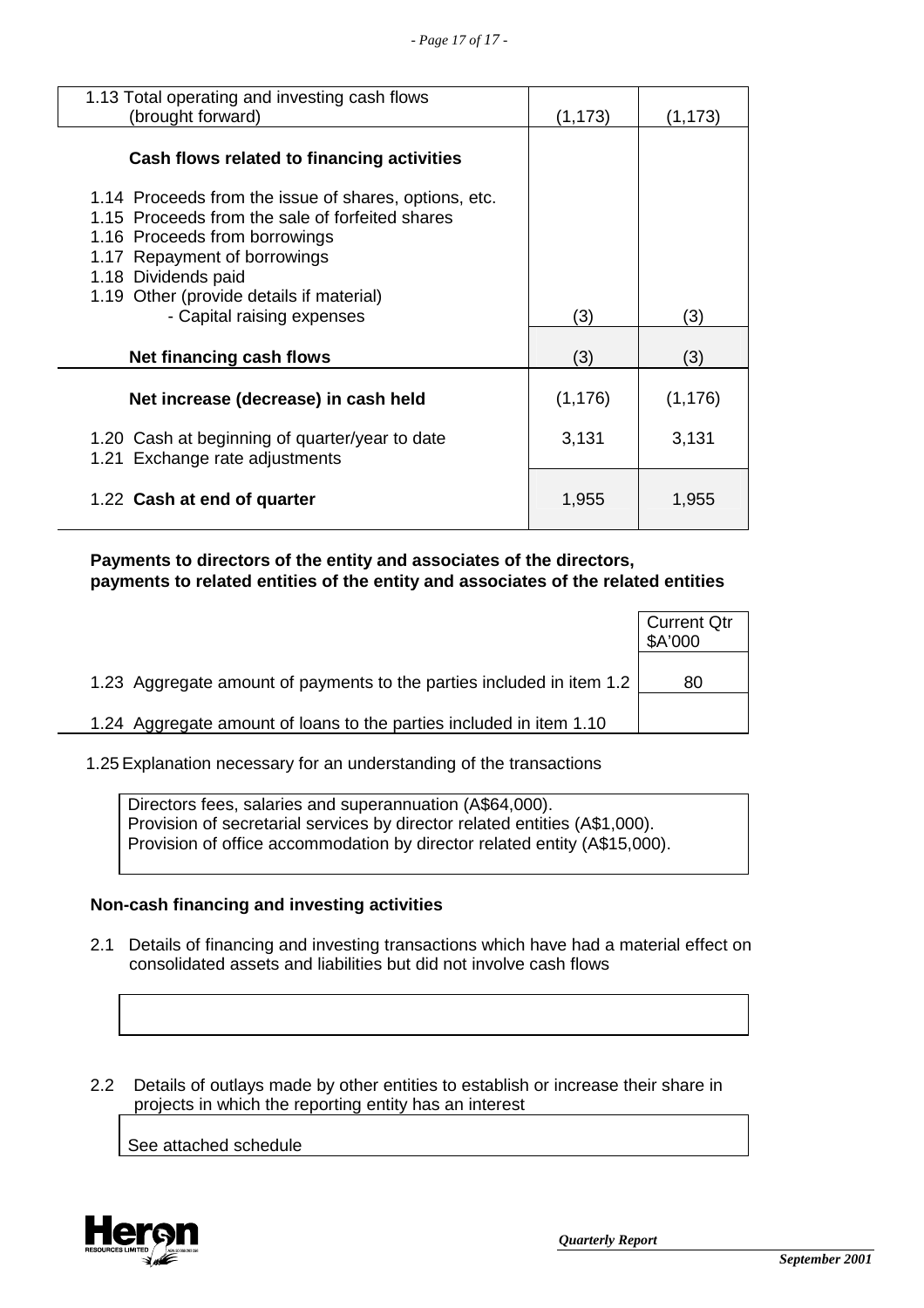$\mathbf{r}$ 

# **Financing facilities available**

*Add notes as necessary for an understanding of the position*

|                                 | Amount available<br>\$A'000 | Amount used<br>\$A'000 |
|---------------------------------|-----------------------------|------------------------|
| Loan facilities<br>.3.1         |                             |                        |
| 3.2 Credit standby arrangements |                             |                        |

# **Estimated cash outflows for next quarter**

|                                | \$A'000 |
|--------------------------------|---------|
| 4.1 Exploration and evaluation | 300     |
| 4.2 Development                |         |
| <b>Total</b>                   | 300     |

# **Reconciliation of cash**

| Reconciliation of cash at the end of the<br>quarter (as shown in the consolidated<br>statement of cash flows) to related items in<br>the accounts as follows. | <b>Current Quarter</b><br>\$A'000 | <b>Previous Quarter</b><br>\$A'000 |
|---------------------------------------------------------------------------------------------------------------------------------------------------------------|-----------------------------------|------------------------------------|
| 5.1 Cash on hand and at bank                                                                                                                                  | 279                               | 255                                |
| 5.2 Deposits at call                                                                                                                                          | 1,650                             | 2,850                              |
| 5.3 Bank Overdraft                                                                                                                                            |                                   |                                    |
| 5.4 Other (provide details)<br>Environmental bonds                                                                                                            | 26                                | 26                                 |
| Total: cash at end of quarter (Item 1.22)                                                                                                                     | 1,955                             | 3.131                              |

# **Changes in interests in mining tenements**

|  |                                                                                                                                                | Tenement  | Nature of interest       | Interest                  | Interest                |
|--|------------------------------------------------------------------------------------------------------------------------------------------------|-----------|--------------------------|---------------------------|-------------------------|
|  |                                                                                                                                                | reference | (note (2))               | at<br>Begin of<br>Quarter | at<br>End of<br>Quarter |
|  | 6.1 Interests in mining<br>tenements<br>relinquished,<br>reduced or lapsed<br>Interests in mining<br>6.2<br>tenements acquired<br>or increased |           | See attached<br>schedule |                           |                         |
|  |                                                                                                                                                |           | See attached<br>schedule |                           |                         |

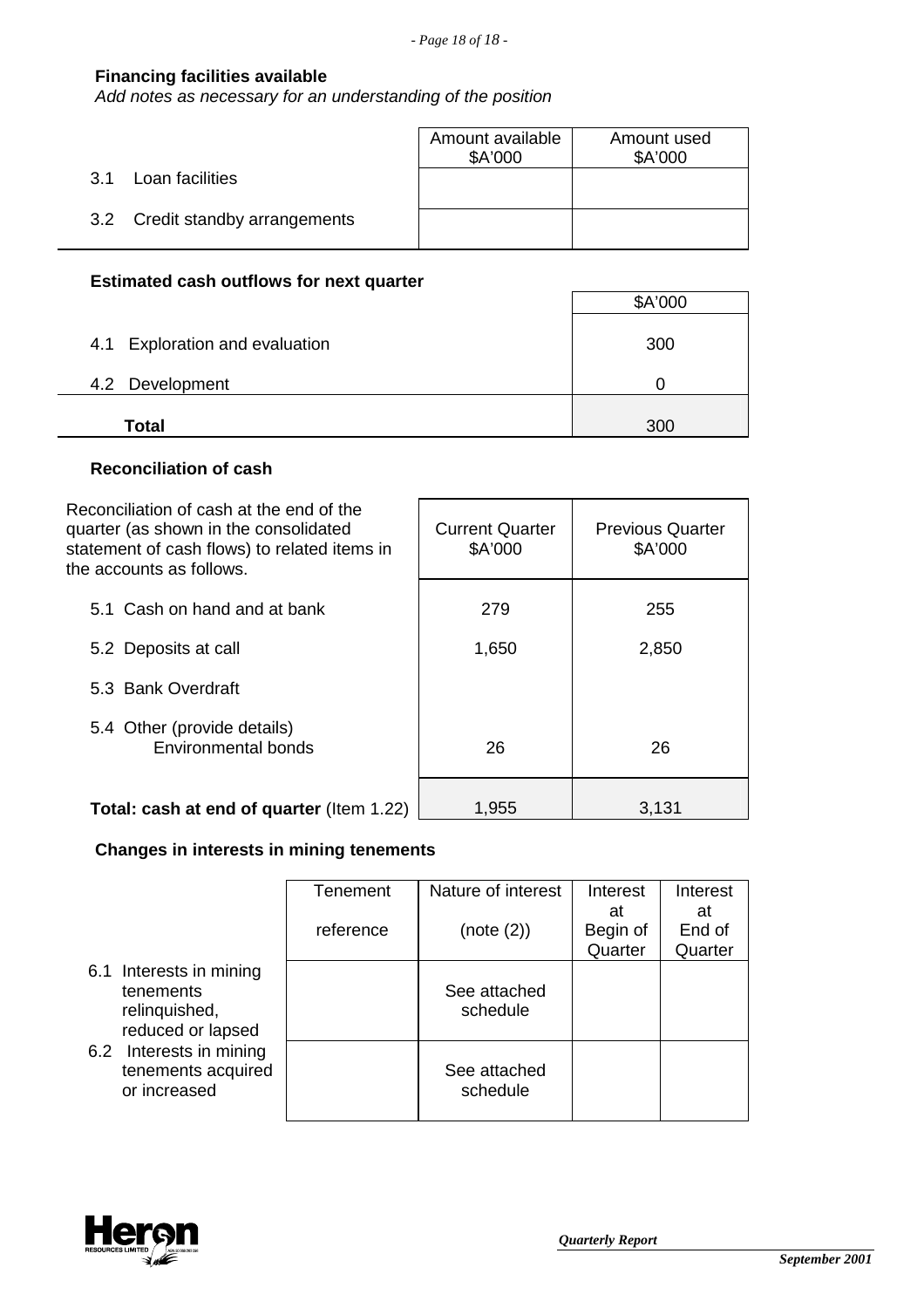# **Issued and quoted securities at end of current quarter**

 *Description includes rate of interest and any redemption or conversion rights together with prices and dates.*

.............................................................................................................................................................

|                                                     | Number<br>Issued                                                                                          | Number<br>quoted                                                                 | Par value<br>(cents)                                                                                                  | Paid-up<br>value<br>(cents)                                                                                                                                |
|-----------------------------------------------------|-----------------------------------------------------------------------------------------------------------|----------------------------------------------------------------------------------|-----------------------------------------------------------------------------------------------------------------------|------------------------------------------------------------------------------------------------------------------------------------------------------------|
| 7.1 Preference<br>securities<br>(description)       |                                                                                                           |                                                                                  |                                                                                                                       |                                                                                                                                                            |
| 7.2 Issued during<br>Quarter                        |                                                                                                           |                                                                                  |                                                                                                                       |                                                                                                                                                            |
| 7.3 Ordinary securities                             | 100,958,727                                                                                               | 100,958,727                                                                      |                                                                                                                       |                                                                                                                                                            |
| 7.4 Issued during<br>Quarter                        |                                                                                                           |                                                                                  |                                                                                                                       |                                                                                                                                                            |
| 7.5 Convertible debt<br>securities<br>(description) |                                                                                                           |                                                                                  |                                                                                                                       |                                                                                                                                                            |
| 7.6 Issued during<br>quarter                        |                                                                                                           |                                                                                  |                                                                                                                       |                                                                                                                                                            |
| 7.7 Options<br>(description)                        | 350,000<br>50,000<br>200,000<br>200,000<br>200,000<br>200,000<br>200,000<br>100,000<br>785,000<br>785,000 | Nil<br>Nil<br><b>Nil</b><br>Nil<br>Nil<br>Nil<br>Nil<br><b>Nil</b><br>Nil<br>Nil | Exercise<br>Price<br>\$0.25<br>\$0.25<br>\$0.25<br>\$0.35<br>\$0.45<br>\$0.55<br>\$0.65<br>\$0.25<br>\$0.35<br>\$0.50 | Expiry<br>Date<br>15/12/2001<br>05/03/2002<br>19/12/2002<br>19/12/2002<br>19/12/2002<br>19/12/2002<br>19/12/2002<br>04/02/2004<br>19/10/2004<br>19/10/2004 |
| 7.8 Issued during<br>Quarter                        |                                                                                                           |                                                                                  |                                                                                                                       |                                                                                                                                                            |
| 7.9 Exercised during<br>Quarter                     |                                                                                                           |                                                                                  |                                                                                                                       |                                                                                                                                                            |
| 7.10 Expired during<br>Quarter                      | 100,000<br>150,000                                                                                        | Nil<br>Nil                                                                       | \$0.25<br>\$0.25                                                                                                      | 28/08/2001<br>01/09/2001                                                                                                                                   |
| 7.11 Debentures<br>(totals only)                    |                                                                                                           |                                                                                  |                                                                                                                       |                                                                                                                                                            |
| 7.12 Unsecured notes<br>(totals only)               |                                                                                                           |                                                                                  |                                                                                                                       |                                                                                                                                                            |

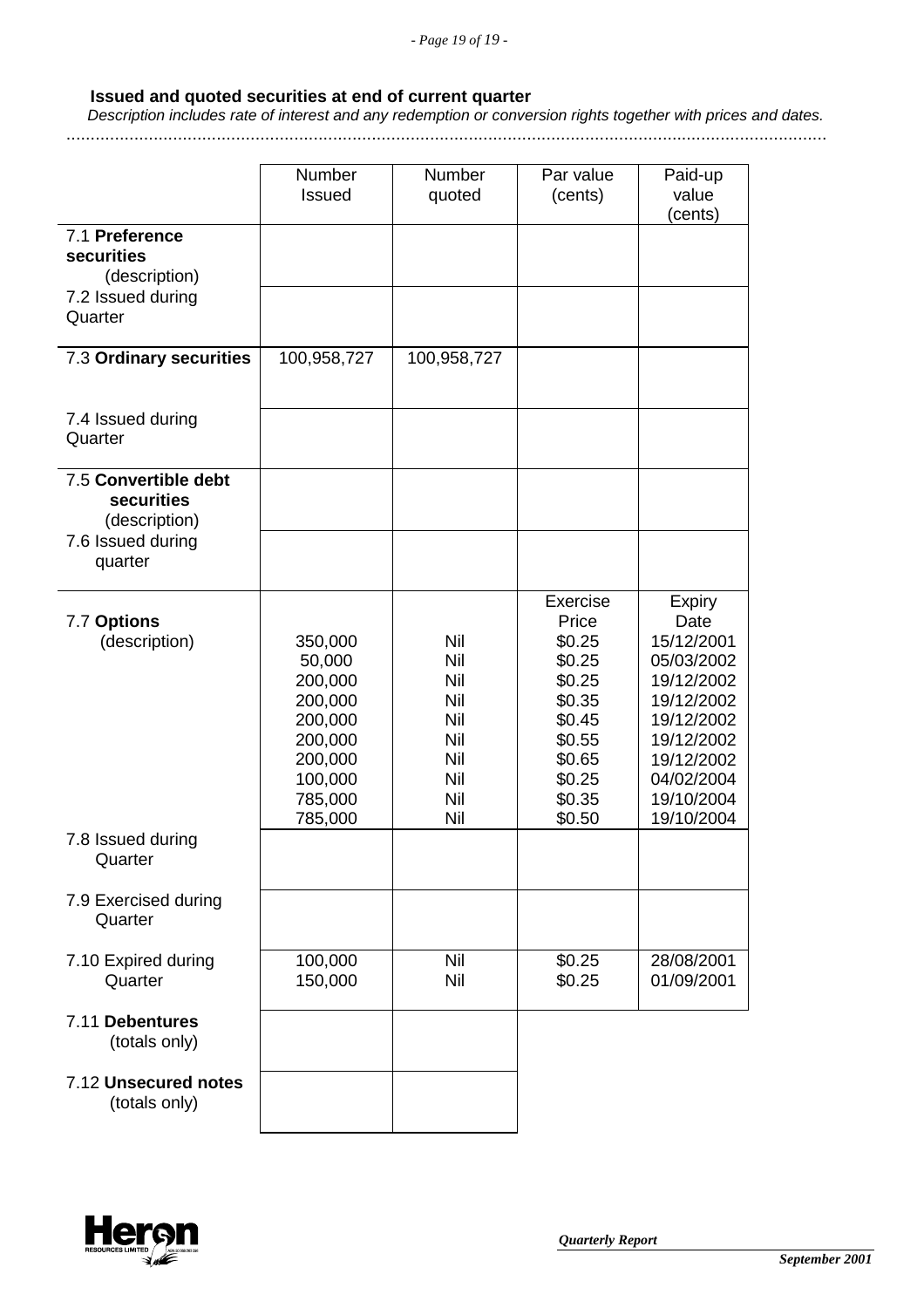#### **Compliance 2.2 Details of outlays made by other entities to establish or increase their share in projects in which the reporting entity has an interest.**

- 1. Metex Resources Limited has the right to earn a 70% interest in the Laverton Joint Venture Project tenements through sole funding the initial \$500,000 of exploration.
- 2. Metex Resources Limited has earned a 70% interest in the Mount Morgans Joint Venture Project tenements through sole funding of \$200,000 of exploration.
- 3. Barra Resources Limited has the right to earn a 70% interest in the Snake Hill Joint Venture Project tenements through sole funding the initial \$300,000 of exploration.
- 4. Gutnick Resources NL has the right to earn an 80% interest in the Southern Laverton Tectonic Zone Joint Venture Project tenements through sole funding the initial \$1,200,000 of exploration expenditure. Gutnick will continue to sole fund exploration until a Decision to Mine is made.
- 5. Croesus Mining NL has the right to earn an 80% interest in the gold rights of the Edjudina and Laverton Joint Venture Project tenements through sole funding the initial \$1,000,000 of exploration expenditure. Croesus will continue to sole fund exploration until a Decision to Mine is made.
- 6. Portman Limited has entered into an option to purchase the Bungalbin and Mount Jackson Project tenements for \$25,000 and at least \$250,000 of exploration expenditure. Heron will retain a FOB royalty on any Iron Ore sold from the tenements, and Heron will retain all other mineral rights.
- 7. WMC Resources Ltd has the right to earn an 80% interest in the Karonie South Joint Venture Project tenements through sole funding the initial \$300,000 of exploration expenditure. WMC will continue to sole fund exploration until a Decision to Mine is made.
- 8. Delta Gold NL has the right to earn a 70% interest in the gold rights of the Scotia Kanowna Joint Venture through sole funding the initial \$1,000,000 of exploration expenditure. Delta will continue to sole fund exploration until a Decision to Mine is made.
- 9. Harmony Gold Limited has the right to earn an 80% interest in the Transline Joint Venture Project tenements through sole funding the initial \$800,000 of exploration expenditure. Harmony will continue to sole fund exploration until a Decision to Mine is made.
- 10. Anglogold Australasia Limited has the right to earn a 75% interest in the Binduli East Joint Venture Project tenements through sole funding the initial \$500,000 of exploration expenditure. Anglogold will continue to sole fund exploration until a Decision to Mine is made.
- 11. WMC Resources Ltd has the right to earn an 80% equity interest in the Victory Joint Venture Project tenements through sole funding the initial \$125,000 of exploration expenditure. WMC will continue to sole fund exploration until a Decision to Mine is made.
- 12. Mount Burgess Mining NL has the right to earn a 70% interest of the non-nickel rights in the Perrinvale Joint Venture Project tenements through sole funding the initial \$500,000 of exploration expenditure.
- 13. Subject to the completion of final documentation, Newcrest Operations Limited has the right to earn a 75% interest in the gold rights in the Kookyne Joint Venture Project tenements through sole funding the initial \$800,000 of exploration expenditure. Heron may elect to contribute on a pro-rata basis, or dilute and be carried until a Decision to Mine is made.
- 14. Subject to the completion of final documentation, Placer Dome Asia Pacific has the right to earn a 70% interest in the gold rights of the Blister Dam Joint Venture Project tenements through sole funding the initial \$1,200,000 of exploration expenditure. Heron may elect to contribute on a pro-rata basis, or dilute and be carried until a Decision to Mine is made.
- 15. Subject to the completion of final documentation, Delta Gold NL has the right to earn an 80% interest of the gold rights of the Roe Hills Joint Venture Project tenements through sole funding the initial \$1,000,000 of exploration expenditure. Heron may elect to contribute on a pro-rata basis, or dilute and be carried until a Decision to Mine is made.

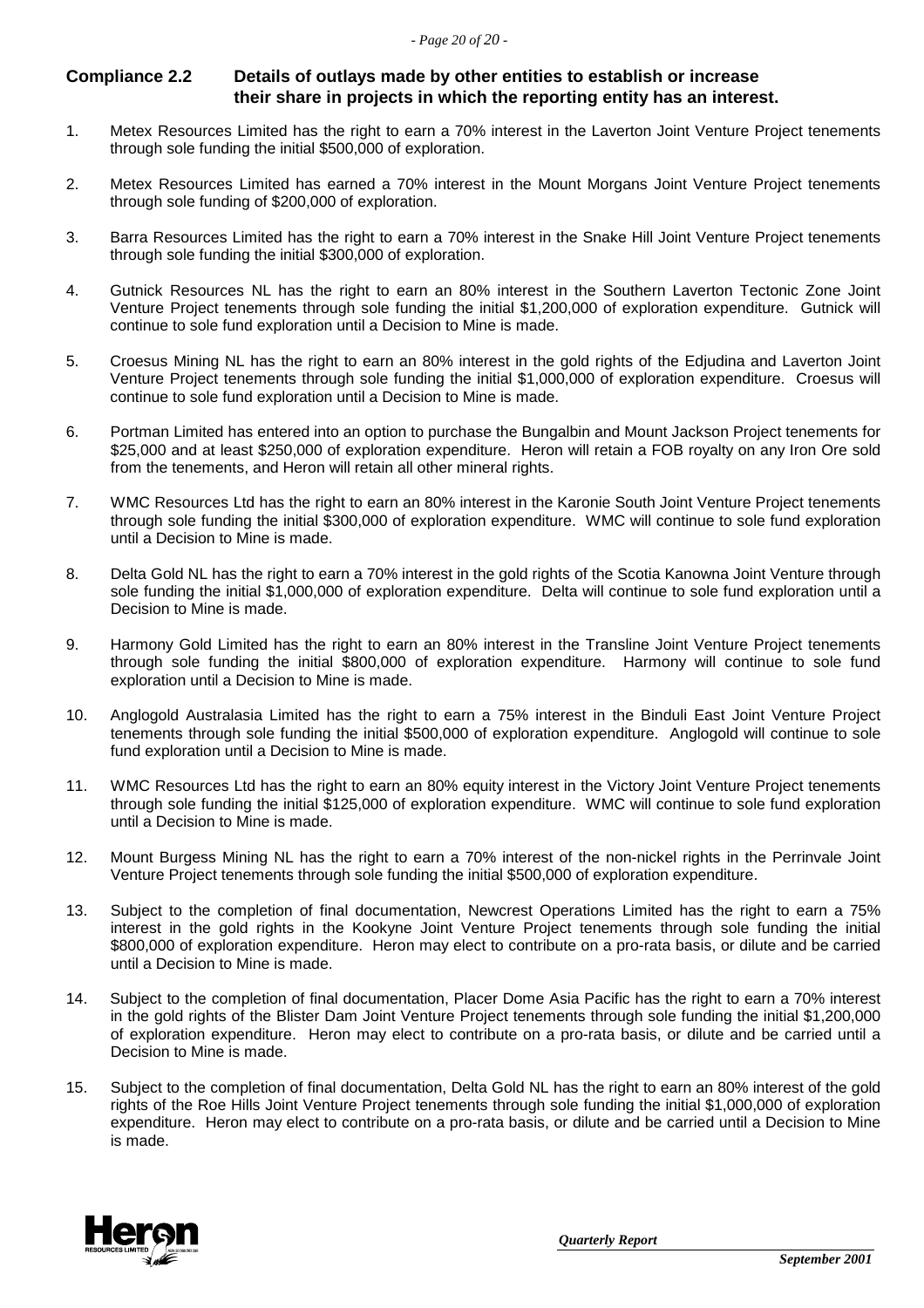# **6.1 Interests in Mining Tenements relinquished, reduced or lapsed**

| <b>Tenement</b><br><b>Reference</b> | <b>Nature of Interest</b>   | <i><b>Interest</b></i><br><b>Beginning Quarter</b> | <b>Interest</b><br><b>End of Quarter</b> |
|-------------------------------------|-----------------------------|----------------------------------------------------|------------------------------------------|
| E27/223                             | <b>Registered Holder</b>    | 100                                                |                                          |
| E28/1146                            | <b>Registered Holder</b>    | 100                                                |                                          |
| E29/147                             | <b>Registered Holder</b>    | 100                                                | 0                                        |
| E29/464                             | <b>Registered Holder</b>    | 100                                                | 0                                        |
| E29/465                             | <b>Registered Holder</b>    | 100                                                | 0                                        |
| M31/115                             | <b>Registered Holder</b>    | 100                                                | 0                                        |
| M39/428                             | <b>Beneficial Applicant</b> | 100                                                | 0                                        |
| P24/3762                            | <b>Registered Holder</b>    | 100                                                | 0                                        |
| P <sub>28</sub> /977                | <b>Registered Holder</b>    | 100                                                | 0                                        |
| P <sub>28</sub> /978                | <b>Registered Holder</b>    | 100                                                | 0                                        |
| P31/1398                            | <b>Registered Holder</b>    | 100                                                | 0                                        |

# **6.2 Interests in Mining Tenements acquired or increased (Registered Holders Heron or Avoca)**

| <b>Tenement</b>  | <b>Nature of Interest</b>         | <b>Interest</b>          | <i><b>Interest</b></i> |
|------------------|-----------------------------------|--------------------------|------------------------|
| <b>Reference</b> |                                   | <b>Beginning Quarter</b> | <b>End of Quarter</b>  |
| E15/738          | Registered Applicant Avoca        | O                        | 100                    |
| E24/119          | <b>Registered Applicant Heron</b> | 0                        | 100                    |
| E27/273          | <b>Registered Applicant Heron</b> | 0                        | 100                    |
| E28/1207         | <b>Registered Applicant Avoca</b> | 0                        | 100                    |
| E28/1223         | Registered Applicant Heron        | 0                        | 100                    |
| E28/1224         | Registered Applicant Heron        | 0                        | 100                    |
| E28/1225         | <b>Registered Applicant Avoca</b> | 0                        | 100                    |
| E28/1226         | Registered Applicant Avoca        | 0                        | 100                    |
| E28/1227         | <b>Registered Applicant Avoca</b> | 0                        | 100                    |
| E29/508          | Registered Applicant Heron        | $\mathbf 0$              | 100                    |
| E30/268          | Registered Applicant Heron        | 0                        | 100                    |
| E31/586          | Registered Applicant Heron        | 0                        | 100                    |
| E31/591          | Registered Applicant Avoca        | 0                        | 100                    |
| E31/592          | Registered Applicant Avoca        | 0                        | 100                    |
| E38/1461         | <b>Registered Applicant Avoca</b> | 0                        | 100                    |
| E39/940          | Registered Applicant Avoca        | 0                        | 100                    |
| E39/946          | Registered Applicant Avoca        | 0                        | 100                    |
| E53/1010         | <b>Registered Applicant Avoca</b> | 0                        | 100                    |
| E53/1012         | Registered Applicant Avoca        | 0                        | 100                    |
| E63/795          | Registered Applicant Heron        | 0                        | 100                    |
| E63/797          | Registered Applicant Avoca        | $\mathbf 0$              | 100                    |
| E63/798          | Registered Applicant Avoca        | $\boldsymbol{0}$         | 100                    |
| E77/1076         | Registered Applicant Heron        | 0                        | 100                    |
| E77/1077         | Registered Applicant Heron        | 0                        | 100                    |
| E77/1082         | Registered Applicant Heron        | $\mathbf 0$              | 100                    |
| M29/310          | Registered Applicant Heron        | 0                        | 100                    |
| M31/313          | <b>Registered Applicant Heron</b> | 0                        | 100                    |
| M31/314          | Registered Applicant Avoca        | 0                        | 100                    |
| P24/3763         | Registered Applicant Heron        | 0                        | 100                    |
| P24/3765         | Registered Applicant Heron        | 0                        | 100                    |
| P26/3090         | Registered Applicant Heron        | 0                        | 100                    |
| P26/3091         | Registered Applicant Heron        | 0                        | 100                    |
| P28/980          | Registered Applicant Avoca        | 0                        | 100                    |
| P53/1113         | <b>Registered Applicant Avoca</b> | $\mathbf 0$              | 100                    |